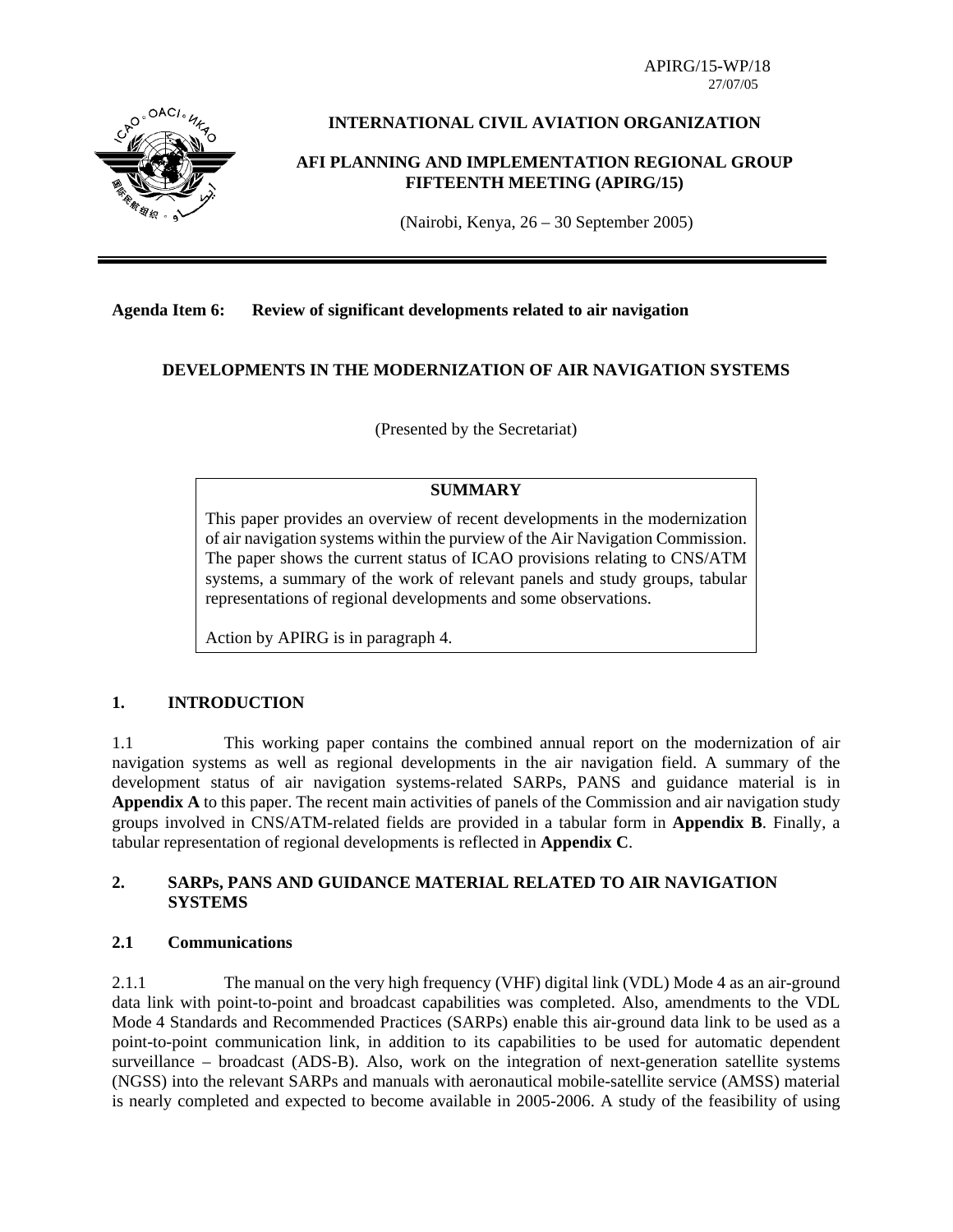Transmission Control Protocol/Internet Protocol (TCP/IP) protocol suite for the aeronautical telecommunication network (ATN) and the possible use of Voice over Internet Protocols (VoIP) was initiated. Finally, the development of guidelines on the use of the public Internet for aeronautical applications was completed. The guidelines are to be published in the form of an ICAO manual.

2.1.2 The development of draft SARPs and guidance material on the UAT is expected to be completed in 2005. Work on frequency assignment planning criteria for VDL Mode 2 as well as for VDL Mode 3 and Mode 4, together with guidance on the on-board implementation of these systems will also reach maturity. Monitoring of emerging technology alternatives for air-ground communication systems will continue. As for the ATN, current provisions will be updated as a result of experience with implementation and, pending the feasibility study results on using TCP/IP, work on the development of additional ICAO provisions will start. Attention will also be paid to the optional use of message encryption for confidentiality features.

## **2.2 Navigation**

2.2.1 Pursuant to the incorporation of the first package of global navigation satellite system (GNSS) SARPs in Annex 10 — *Aeronautical Telecommunications* and subsequent enhancements thereto, work is under way on the development and validation of SARPs for new and/or enhanced GNSS elements and signals, such as modernized Global Positioning System (GPS), the GLObal NAVigation Satellite System (GLONASS) and GALILEO. Procedures and criteria for arrival procedures and approaches with vertical guidance (APV) using satellite-based augmentation system (SBAS) are being developed.

2.2.2 Implementation of GNSS (mainly GPS) based non-precision approach (NPA) will be continued in ICAO regions. Considering the introduction of the first SBAS (wide area augmentation system (WAAS)) in the United States and the forthcoming introduction of other similar systems (European Geostationary Navigation Overlay Service (EGNOS), the GPS and GEO Augmented Navigation (GAGAN) and multifunctional transport satellite-based augmentation system (MSAS)) in the 2005-2007 time frame, a number of States plan the implementation of procedures for SBAS-based APV as the next step in transition to satellite-based navigation. This planning, however, does not discourage the implementation of APV procedures using barometric vertical navigation (Baro-VNAV). Development of performance requirements and SARPs for more demanding GNSS applications (e.g. precision approaches for CAT II/III operations) and new GNSS elements (e.g. GALILEO, ground-based regional augmentation system (GRAS)) will continue. Current studies of interference to GNSS signals and mitigation methods, including the assessment of ionospheric effects on SBAS performance in equatorial areas, will progress using, in particular, test bed facilities installed in South America and Asia that collect data in the presence of ionospheric anomalies to assess their effects on GNSS, particularly on SBAS APV operations.

2.2.3 SARPs have recently been introduced in Annex 15 — *Aeronautical Information Services*, with consequential amendments to Annex 4 — *Aeronautical Charts*, Annex 11 — *Air Traffic Services* and Annex 14 — *Aerodromes (Volumes I and II)*, concerning electronic terrain data, common reference systems for air navigation, and the updating of existing specifications for obstacle data and aeronautical data quality requirements. Work is underway on a new manual to support the implementation of provisions on terrain and obstacle databases, on another new aeronautical data quality manual and on an amendment to the *World Geodetic System — 1984 (WGS-84) Manual* (Doc 9674) related to common reference systems.

## **2.3 Surveillance**

2.3.1 A circular containing guidance material on airborne separation assistance system (ASAS) is being processed for publication following its completion and review by the Commission during the first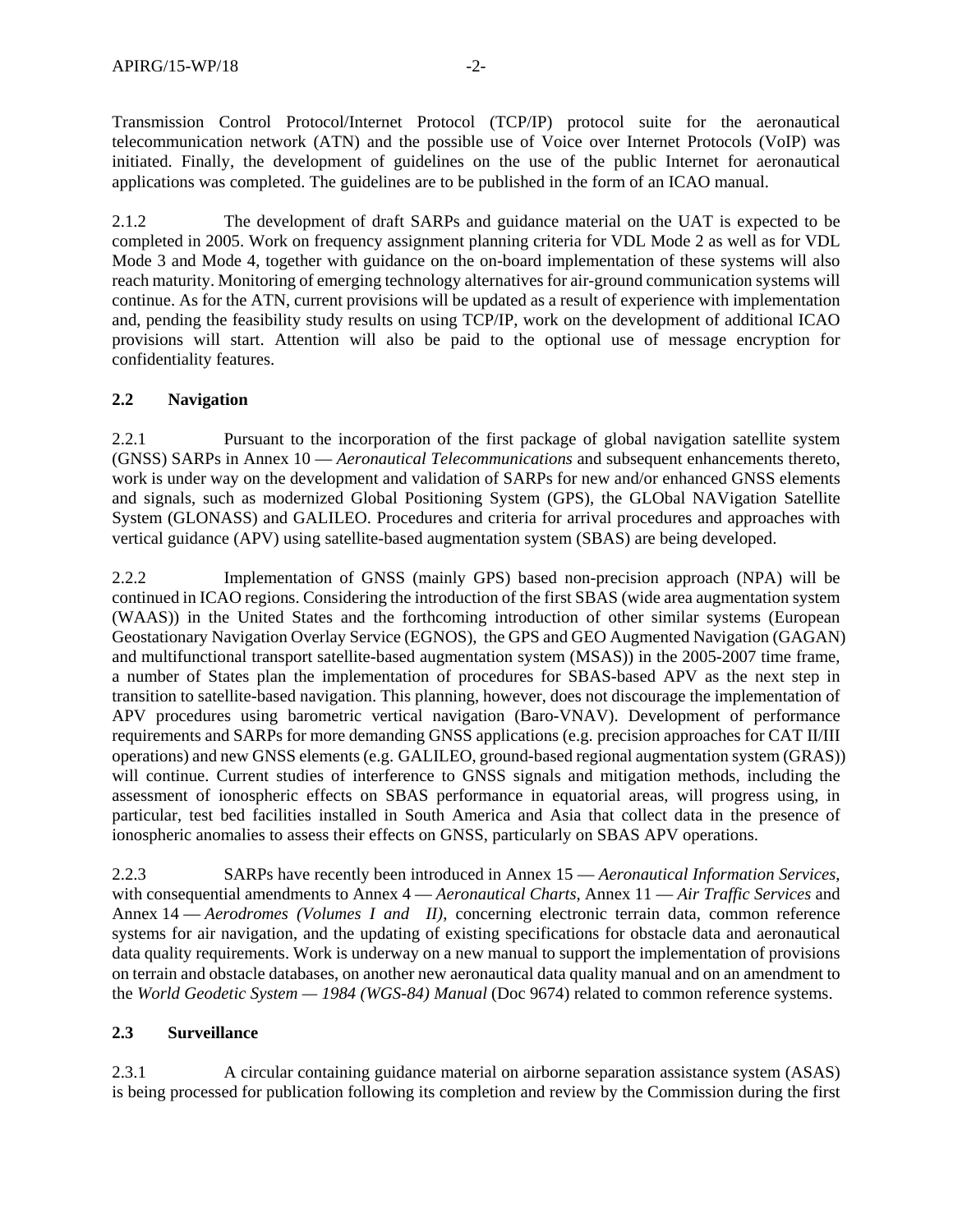quarter of 2004. A draft manual on airborne collision avoidance system (ACAS) was completed and it will be presented to the Commission in 2005. To support the radio frequency (RF) link for ADS-B, SARPs for airborne ADS-B system components have been developed that will be presented to the Commission in 2005. The development of SARPs and guidance material for the universal access transceiver (UAT), which would also serve as a data link for ADS-B (in particular for general aviation), continued.

2.3.2 Issues relating to the operational use of ACAS, ADS-B and the proposed ASAS will be addressed. Implementation of ACAS worldwide will be monitored, and ACAS procedures for civil aircraft operation in case of interception by military aircraft will be further studied. Feasibility of downlinking resolution advisories (RA) to air traffic control centres is being studied.

### **2.4 Air traffic management**

2.4.1 The *Advanced Surface Movement Guidance and Control Systems (A-SMGCS) Manual* (Doc 9830) and *Manual on Simultaneous Operations on Parallel or Near-Parallel Instrument Runways*  (Doc 9643) were published in 2004. The *Manual on Safety Management for Air Traffic Services* was finalized and is available on ICAO-NET. The *Air Traffic Services Planning Manual* (Doc 9426) and the *Manual on Required Navigation Performance (RNP)* (Doc 9613) were updated and are expected to be published in 2005. Phraseologies dealing with 8.33 kHz channel spacing, reduced vertical separation minimum (RVSM) and GNSS were introduced into the *Procedures for Air Navigation Services — Air Traffic Management* (PANS-ATM, Doc 4444) as well as a definition for "runway incursion" and procedures for reporting thereon.

### **2.5 Runway safety**

2.5.1 As part of the awareness and education campaign on runway safety, a seminar was held for NAM/CAR/SAM Regions in Santiago, Chile from 18 to 22 October 2004, and another is planned for Eastern Europe, Russian Federation and the countries of the Commonwealth of Independent States in Moscow, from 12 to 16 September 2005.

2.5.2 A runway incursion education and awareness campaign began with a series of worldwide seminars to promote the implementation of runway safety programmes in the States. Work is in progress to finish the ICAO Runway Safety Toolkit which will include references to relevant ICAO SARPs and procedures along with documentation on runway safety programmes, educational videos and posters. A manual on runway safety is under development, with appropriate guidance material for States to use to prevent runway incursions. The subject manual will include standard taxonomy for runway incursion severity and type of error, as well as best practices to prevent runway incursions from States and international organizations.

## **2.6 Flight Safety and Human Factors Programme**

2.6.1 As a consequence of Recommendation 2/5 of the AN-Conf/11 (Monitoring safety during normal operations), the Secretariat has initiated the development of a programme, the Normal Operations Safety Survey (NOSS), to monitor safety during normal air traffic services operations. NOSS will be developed for implementation as part of air traffic services safety management systems (SMS), and will be adapted to take into consideration needs and existing experience within States and air traffic services providers. The Normal Operations Safety Survey Study Group (NOSSSG) will assist the Secretariat in the development of the guidance material necessary to implement NOSS.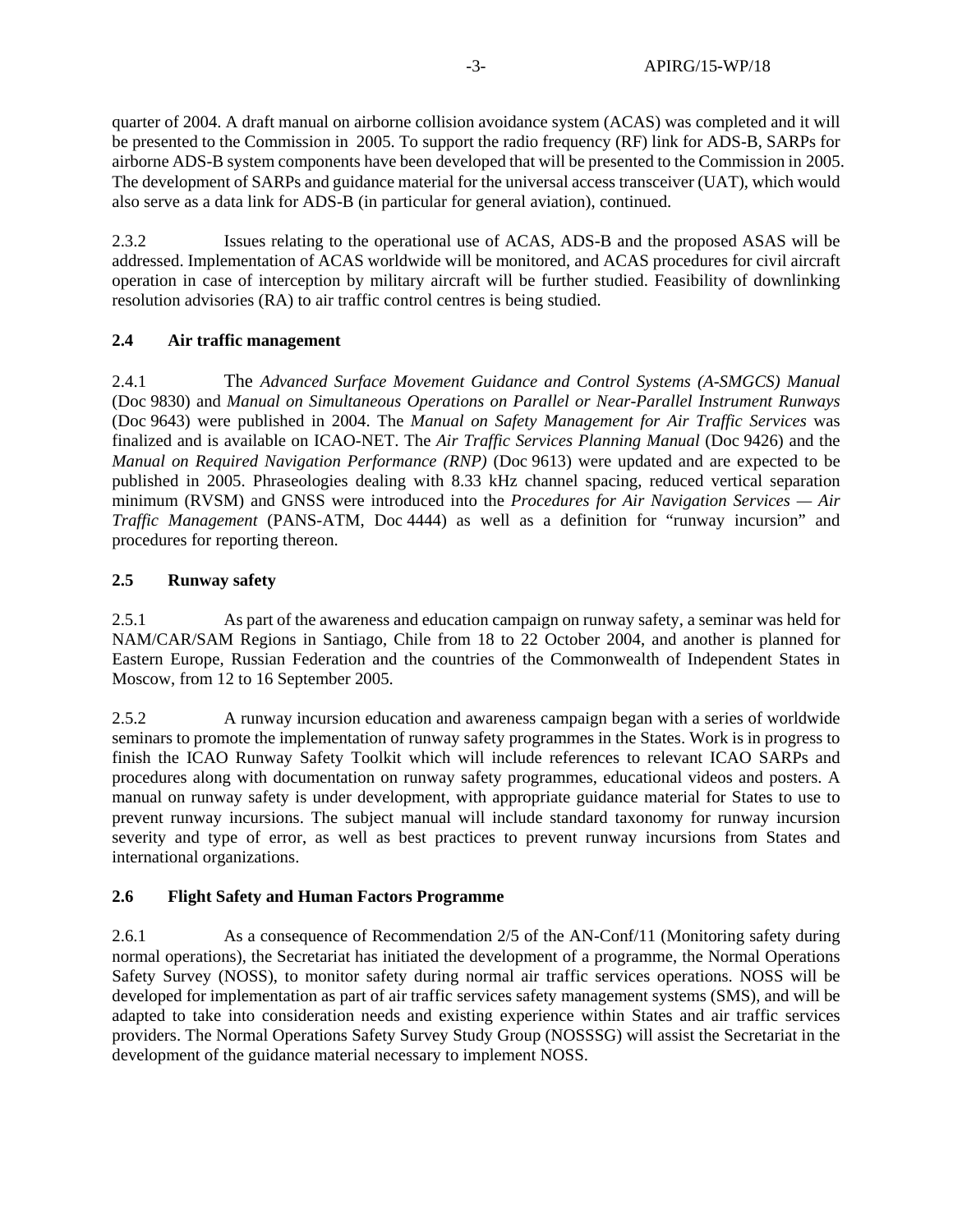2.6.2 Three States have indicated their intention to conduct surveys of their normal ATS operations during 2005, by each conducting a NOSS on a trial basis. The actual timing of these trials depends upon the development of the necessary draft guidance materials by NOSSSG. The trials are tentatively planned for the second or third quarter of 2005. The experience from these trials will subsequently be incorporated into the final development of the guidance material by NOSSSG.

### **2.7 Safeguarding the aeronautical frequency spectrum**

2.7.1 The draft ICAO position for the International Telecommunication Union (ITU) World Radiocommunication Conference (WRC-2007) has been coordinated with Contracting States and updated, as necessary, in preparation for WRC-2007. In addition to various issues relating to the protection of aeronautical frequency spectrum, the position will concentrate on the availability of additional frequency spectrum for the implementation of future technology alternatives for air-ground communications on the basis of the outcome of the Eleventh Air Navigation Conference (AN-Conf/11). In parallel, work is in progress on the development of guidance material relating to the protection of aeronautical communication and navigation systems from harmful interference.

## **3. GENERAL OBSERVATIONS BY THE COMMISSION**

3.1 The Commission noted that progress was being made with certain elements of the CNS/ATM systems and that a number of regional initiatives had been put in place to develop the air navigation infrastructure and procedures. In particular, the ongoing implementation of RVSM on major traffic flows worldwide was noted with satisfaction. In that regard, it was noted that while Regional Monitoring Agencies (RMAs) had been established, work was underway to address associated institutional and economic issues on a global scale.

3.2 The Commission also noted the use of certain aviation systems that are not standardized by ICAO or not fully compliant with SARPs for CNS/ATM systems. While such systems often yield operational and/or economical benefits to providers and users of air navigation services in the interim period, their impact on the implementation of end-state SARPs-compliant systems should be taken into account, particularly in relation to equipment life cycle and retrofit considerations. The Commission will further study this matter to identify the possible need for specific action by ICAO.

## **4. ACTION BY APIRG**

4.1 The Meeting is invited to:

- a) note the information provided in this working paper;
- b) take into account in the work programme of APIRG; and

— — — — — — — —

c) enhance the ongoing interregional coordination for the harmonized implementation of air navigation systems.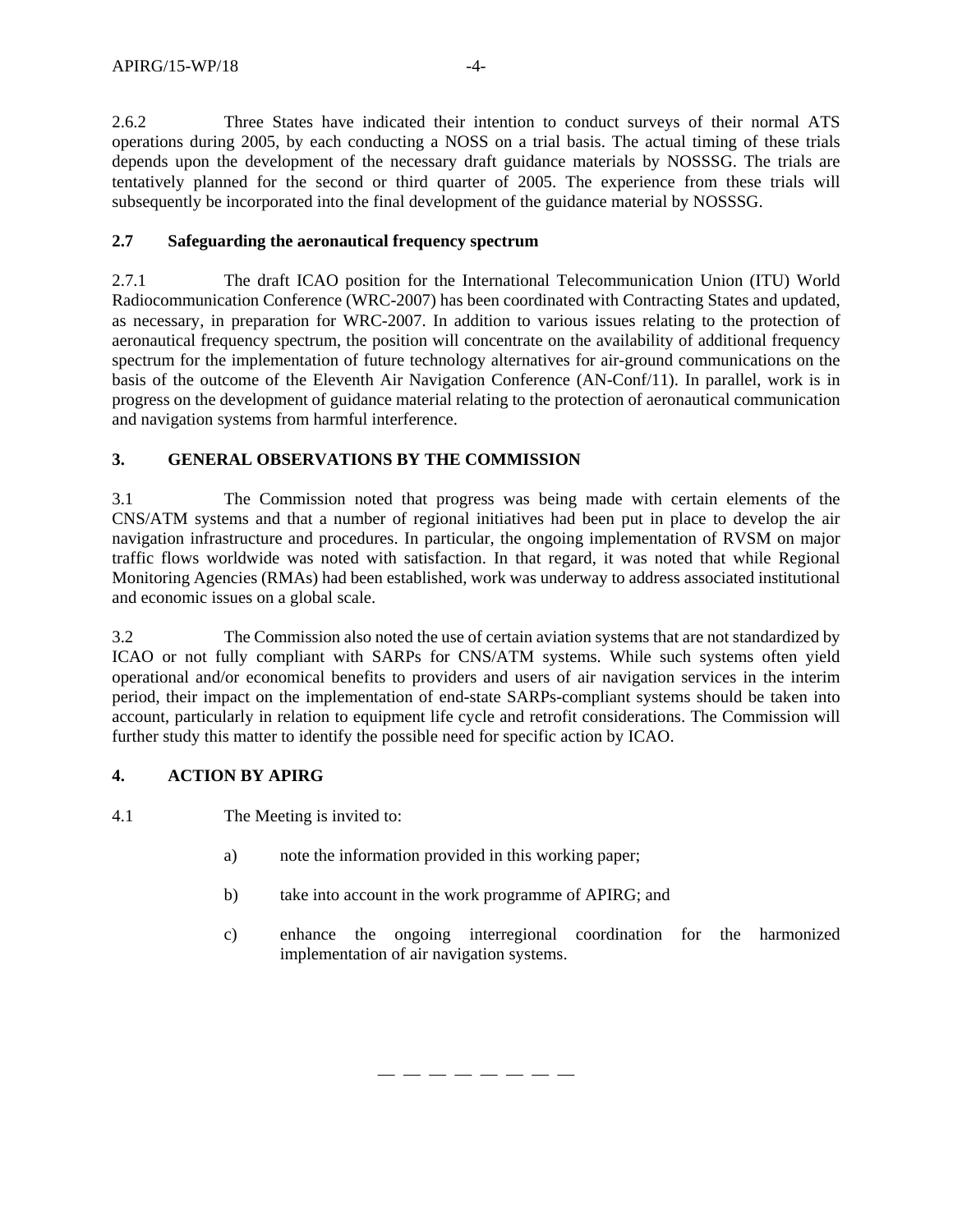| <b>Main field</b> |            |                                                                                                                        | <b>SARPs/PANS</b>                 |           |                                                                            | <b>Guidance material</b>          |                        |                                                                                                                                                                                                                 |  |
|-------------------|------------|------------------------------------------------------------------------------------------------------------------------|-----------------------------------|-----------|----------------------------------------------------------------------------|-----------------------------------|------------------------|-----------------------------------------------------------------------------------------------------------------------------------------------------------------------------------------------------------------|--|
|                   |            | <b>Elements</b>                                                                                                        | <b>Target</b><br>completions date |           | <b>Status</b>                                                              | <b>Target</b><br>completions date |                        | <b>Status</b>                                                                                                                                                                                                   |  |
| <b>ATM</b>        |            | Global air traffic<br>management<br>requirements                                                                       | 2005                              | $\bullet$ | Annexes 2 and 11 SARPs and<br>PANS-ATM procedures under<br>development.    | 2003                              | $\bullet$              | The ATM operational concept was<br>endorsed by the Eleventh Air<br>Navigation Conference in October 2003<br>and approved by the Air Navigation<br>Commission (ANC) in January 2004<br>under delegated authority |  |
|                   | <b>ATM</b> | Interoperability and<br>functional integration of<br>flight operations, ATS,<br><b>ATFM</b> and tactical<br><b>ASM</b> | 2005 and beyond                   | $\bullet$ | Annexes 2 and 11 SARPs and<br>PANS-ATM procedures under<br>development     | 2003                              |                        | The ATM operational concept was<br>endorsed by the Eleventh Air<br>Navigation Conference in October 2003<br>and approved by the ANC in January<br>2004 under delegated authority.                               |  |
|                   |            | Required total system<br>performance (RTSP)                                                                            | 2005                              | $\bullet$ | Draft policy statement under<br>development                                | 2003                              | $\bullet$<br>$\bullet$ | Definition developed.<br>Role and functionality of RTSP being<br>explored as part of work on the global<br>ATM operational concept.                                                                             |  |
|                   |            | ATM requirements for<br>communications,<br>navigation and<br>surveillance                                              | 2005                              | $\bullet$ | Annexes 2, 6 and 11 SARPs and<br>PANS-ATM procedures under<br>development. | 2005                              |                        | Additional guidance material for the<br>Manual of Air Traffic Services Data<br>Link Applications (Doc 9694) under<br>development.                                                                               |  |
|                   | <b>ASM</b> | Airspace infrastructure<br>planning                                                                                    | $\overline{\phantom{0}}$          |           |                                                                            |                                   |                        | Manual on Airspace Planning<br>Methodology for the Determination of<br>Separation Minima (Doc 9689)<br>published.<br>Further guidance material under<br>development by SASP and ATMCP                           |  |
|                   |            | RNP and RNAV for<br>en-route operations                                                                                | Completed                         | $\bullet$ | Annex 11 SARPs and PANS-ATM<br>procedures adopted by Council in<br>1998.   | Completed                         |                        | Update of the Manual on Required<br>Navigation Performance (RNP)<br>(Doc 9613) completed.<br>Second edition published.                                                                                          |  |

**APPENDIX A** 

**APPENDIX A**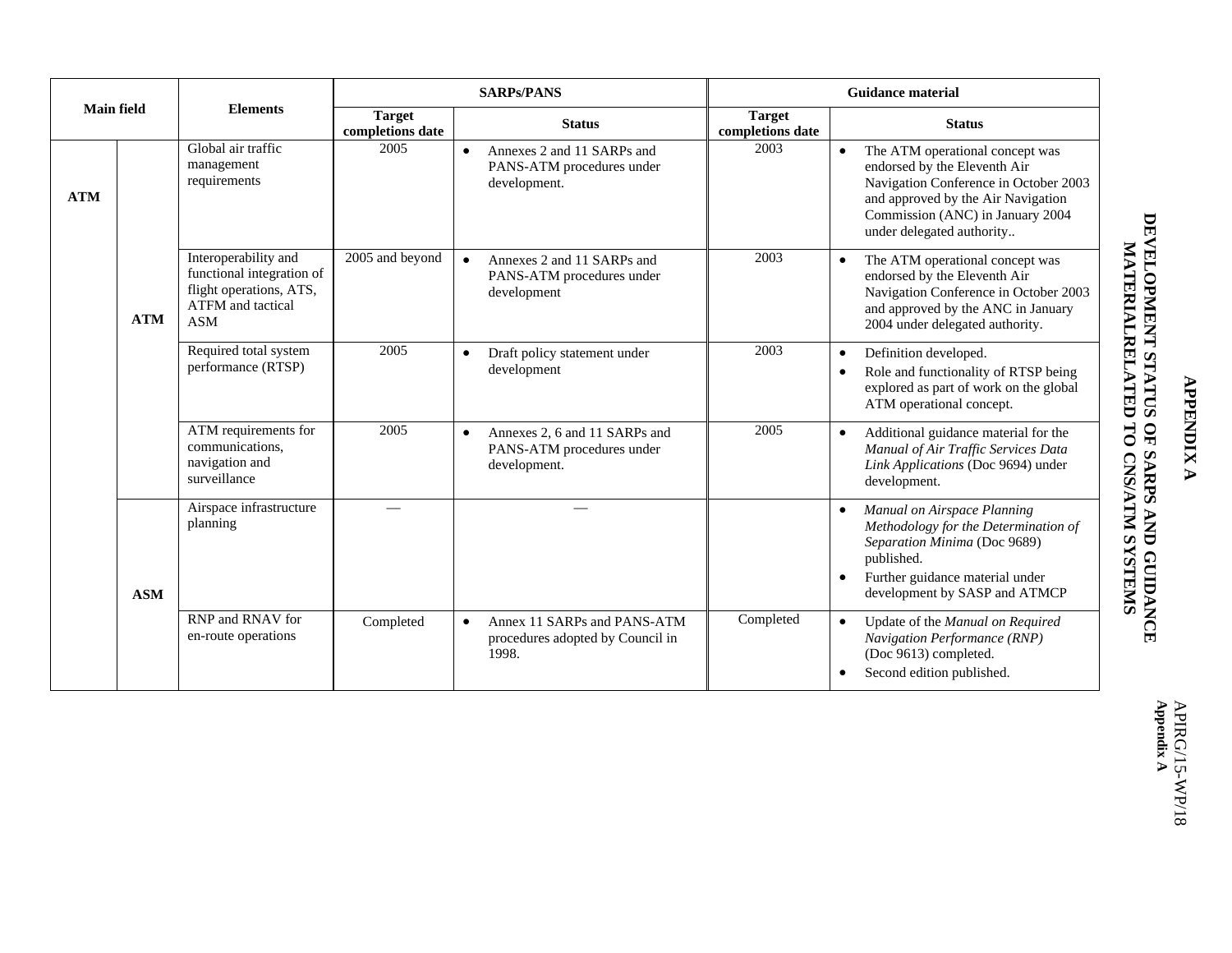|                   |                                                              |                                                    | <b>SARPs/PANS</b>                                                                                                                                                                     | <b>Guidance material</b>                                                                                                                                                                                                                                                                                         |  |
|-------------------|--------------------------------------------------------------|----------------------------------------------------|---------------------------------------------------------------------------------------------------------------------------------------------------------------------------------------|------------------------------------------------------------------------------------------------------------------------------------------------------------------------------------------------------------------------------------------------------------------------------------------------------------------|--|
| <b>Main field</b> | <b>Elements</b>                                              | <b>Target</b><br><b>Status</b><br>completions date |                                                                                                                                                                                       | <b>Target</b><br><b>Status</b><br>completions date                                                                                                                                                                                                                                                               |  |
|                   | Separation between<br>aircraft                               | 2005                                               | PANS-ATM procedures approved by<br>Council in 1998                                                                                                                                    | 2003<br>Amendment to the Manual on<br>$\bullet$<br>Implementation of a 300 m (1 000 ft)<br>Vertical Separation Minimum between<br>FL 290 and FL 410 (Doc 9574)<br>completed.<br>Additional guidance is under<br>$\bullet$<br>development for the Manual on<br>Airspace Planning Methodology (APM)<br>(Doc 9689). |  |
|                   | ATS (uplink of MET<br>data)                                  | Completed                                          | SARPs and procedures concerning<br>$\bullet$<br>D-VOLMET have been included in<br>Annex 3 and PANS-ATM<br>respectively.                                                               | 2005<br>Manual on Coordination between Air<br>$\bullet$<br>Traffic Services, Aeronautical<br><b>Information Services and Aeronautical</b><br>Meteorological Services (Doc 9377) to<br>be amended to include guidance<br>material.                                                                                |  |
|                   | ATS (uplink of<br>SIGMET information in<br>graphical format) | Completed                                          | Initial SARPs for graphical<br>$\bullet$<br>SIGMETs have been included in<br>Annex 3                                                                                                  | 2005<br>Manual of Aeronautical Meteorological<br>$\bullet$<br>Practice (Doc 8896) to be amended to<br>include guidance material.                                                                                                                                                                                 |  |
|                   | WAFS planning and<br>implementation (final<br>phase)         | Ongoing                                            | SARPs for global WAFS SIGWX<br>forecasts in binary format (BUFR<br>code) for direct transmission to<br>airline and ATM computers have<br>been included in Amendment 73 to<br>Annex 3. | 2005<br>Manual of Aeronautical Meteorological<br>$\bullet$<br>Practice (Doc 8896) to be amended to<br>include guidance material.                                                                                                                                                                                 |  |
|                   | ATS applications for<br>air-ground data links                | 2005                                               | Annex 11 SARPs and PANS-ATM<br>$\bullet$<br>procedures are being developed.                                                                                                           | Completed<br>The Manual of Air Traffic Services<br>$\bullet$<br>Data Link Applications (Doc 9694)<br>published and dispatched in second<br>quarter 1999.<br>Additional guidance is under<br>$\bullet$<br>development.                                                                                            |  |
|                   | Data interchange<br>between automated<br>ATS systems         | 2005                                               | Annex 11 SARPs and PANS-ATM<br>$\bullet$<br>procedures under development.                                                                                                             |                                                                                                                                                                                                                                                                                                                  |  |
| <b>ATFM</b>       | ATFM systems and<br>procedures                               | 2005                                               | Annexes 2 and 11 SARPs and<br>$\bullet$<br>PANS-ATM procedures to be<br>developed.                                                                                                    | ATFM part of the ATM operational<br>2005<br>$\bullet$<br>concept under development                                                                                                                                                                                                                               |  |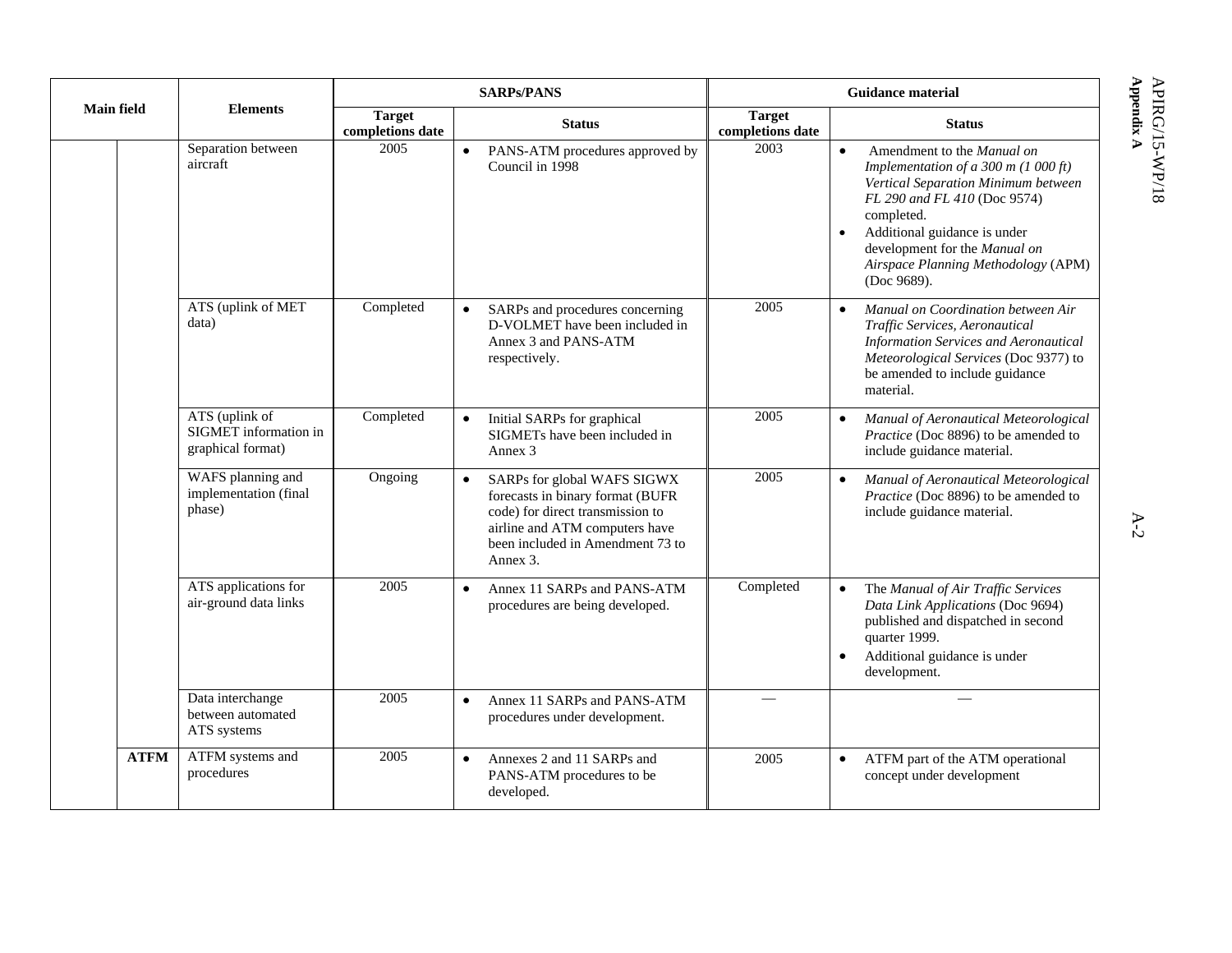| <b>Main field</b><br><b>Elements</b> |                                                |                                                    | <b>SARPs/PANS</b>                                                                                                                                                                                                                                               |                                   | <b>Guidance material</b>                                                                                                                                                                                                                                                                                            |  |  |
|--------------------------------------|------------------------------------------------|----------------------------------------------------|-----------------------------------------------------------------------------------------------------------------------------------------------------------------------------------------------------------------------------------------------------------------|-----------------------------------|---------------------------------------------------------------------------------------------------------------------------------------------------------------------------------------------------------------------------------------------------------------------------------------------------------------------|--|--|
|                                      |                                                | <b>Target</b><br><b>Status</b><br>completions date |                                                                                                                                                                                                                                                                 | <b>Target</b><br>completions date | <b>Status</b>                                                                                                                                                                                                                                                                                                       |  |  |
| <b>CNS/ATM</b>                       | <b>Human Factors</b>                           | Completed                                          | HF-related SARPs were developed<br>$\bullet$<br>and incorporated in Annexes 10<br>and 11.<br>Further, HF-related requirements for<br>$\bullet$<br>inclusion in the PANS-OPS were<br>developed during 2000, with an<br>applicability date of<br>1 November 2001. | Completed                         | Human Factors Guidelines for Air<br>$\bullet$<br>Traffic Management (ATM) Systems<br>(Doc 9758) was completed and<br>published in 2000.                                                                                                                                                                             |  |  |
|                                      | Human Resource<br>Planning and Training        |                                                    |                                                                                                                                                                                                                                                                 | 2005                              | The human resource planning guidance<br>$\bullet$<br>material is under development.<br>A potential approach and format for<br>$\bullet$<br>regional training planning was<br>developed.                                                                                                                             |  |  |
|                                      | VHF digital link<br>(Modes $3$ and $4$ )       | Completed                                          |                                                                                                                                                                                                                                                                 | Completed                         |                                                                                                                                                                                                                                                                                                                     |  |  |
| <b>COM</b>                           | <b>UAT</b>                                     | 2005                                               | Draft SARPs are near completion.<br>$\bullet$                                                                                                                                                                                                                   | 2005                              | Manual on UAT near completion<br>$\bullet$                                                                                                                                                                                                                                                                          |  |  |
|                                      | <b>ATN</b>                                     | Completed                                          | Completed in 2001.<br>$\bullet$                                                                                                                                                                                                                                 | 2005                              | Updates to detailed technical<br>specifications and guidance material<br>near completion.                                                                                                                                                                                                                           |  |  |
| <b>NAV</b>                           | RNP (en-route)                                 | Completed                                          | Adopted/approved by Council in<br>$\bullet$<br>1994 (Annexes 2, 4, 6, 11, 15 and<br>PANS-ATM).                                                                                                                                                                  | 2005                              | Second edition of Doc 9613, Manual<br>$\bullet$<br>on Required Navigation Performance<br>$(RNP)$ was published in 1999.<br>Additional guidance material on<br>$\bullet$<br>approval of aircraft and operations for<br>RNP 10 was published in 2001.<br>Similar guidance material for RNP 4 is<br>under development. |  |  |
|                                      | <b>WGS-84</b><br>(common reference<br>systems) | Completed                                          | Adopted by Council in 1994, 1995,<br>$\bullet$<br>1997 and 1998 of WGS-84<br>Annexes 4, 11, 14 (both volumes)<br>$\bullet$<br>and 15 updated, provisions<br>applicable from 1 January 1998.                                                                     | Completed                         | WGS-84 Manual (Doc 9674) Second<br>$\bullet$<br>edition, which was published in 2002,<br>included provisions relating to taxiway<br>and apron surveying points.<br>ICAO WGS-84 Web site is operational<br>on test basis.                                                                                            |  |  |

 A-3  $A-3$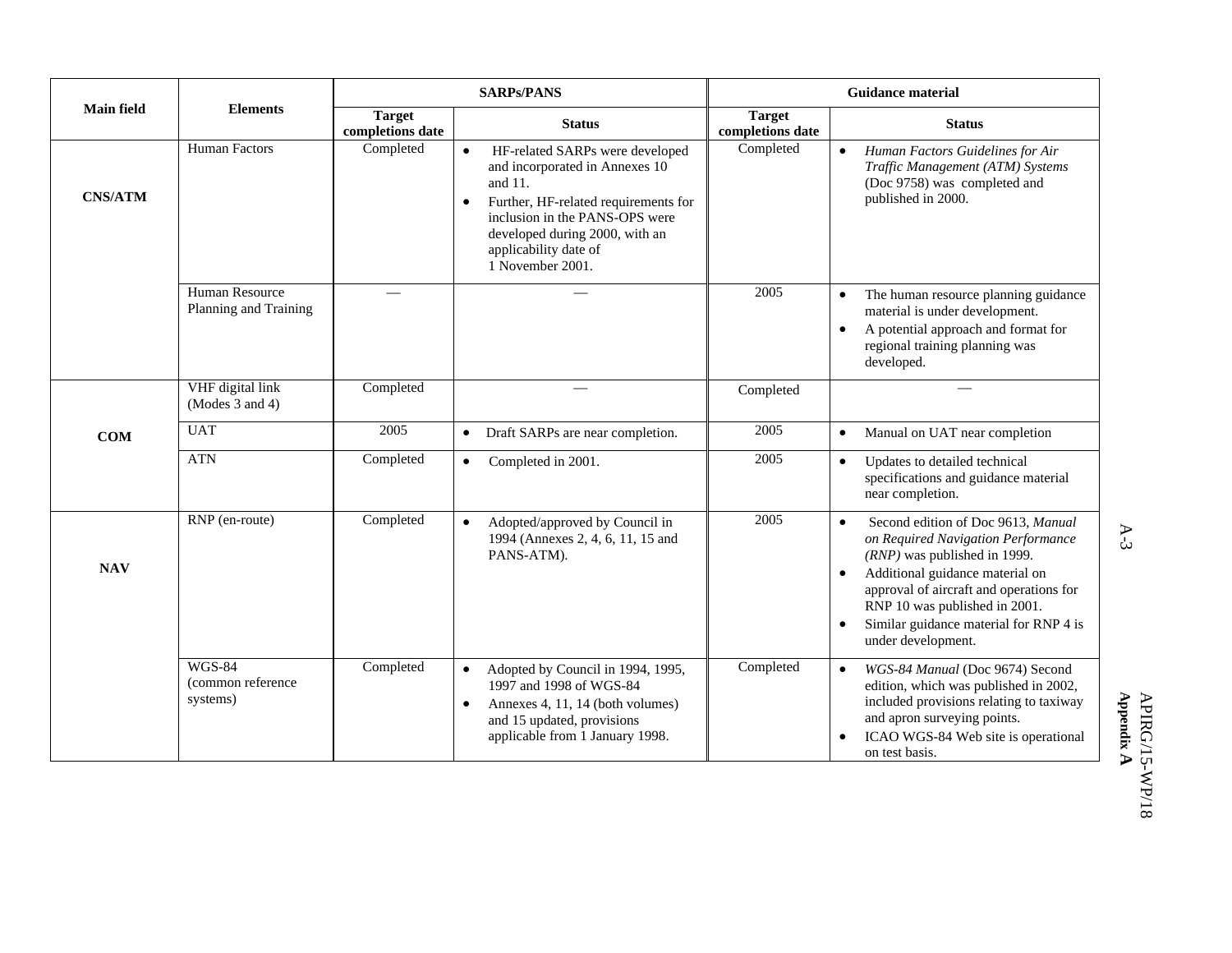|                   |                                                | <b>SARPs/PANS</b>                 |                                                                                                                                                                                                                                                                                                                                                                                                                                                                                                                          | <b>Guidance material</b>          |                                                                                                                                                                                                                                           |  |
|-------------------|------------------------------------------------|-----------------------------------|--------------------------------------------------------------------------------------------------------------------------------------------------------------------------------------------------------------------------------------------------------------------------------------------------------------------------------------------------------------------------------------------------------------------------------------------------------------------------------------------------------------------------|-----------------------------------|-------------------------------------------------------------------------------------------------------------------------------------------------------------------------------------------------------------------------------------------|--|
| <b>Main field</b> | <b>Elements</b>                                | <b>Target</b><br>completions date | <b>Status</b>                                                                                                                                                                                                                                                                                                                                                                                                                                                                                                            | <b>Target</b><br>completions date | <b>Status</b>                                                                                                                                                                                                                             |  |
|                   |                                                | Completed                         | Updating of WGS-84 (as the<br>horizontal reference system) to<br>include temporal changes in the<br>tectonic plate motion required for<br>precise geodetic and some air<br>navigation applications.<br>Introduction into Annex 15 of the<br>$\bullet$<br>vertical reference system for<br>international civil aviation and<br>consequential amendments to<br>Annexes 4, 11 and 14 (both<br>volumes).<br>Introduction into Annex 15 of the<br>$\bullet$<br>temporal reference system for<br>international civil aviation. | 2005                              | Amendment to the World Geodetic<br>$\bullet$<br>System - 1984 (WGS-84) Manual<br>(Doc 9674) to reflect the changes<br>resulting from the Amendment 33 to<br>Annex 15, specifically on the common<br>reference systems for air navigation. |  |
|                   | Aeronautical terrain and<br>obstacle databases | 2006                              | The Secretariat with the assistance of<br>$\bullet$<br>The East Tennessee State University<br>(ETSU) developed an aeronautical<br>communication transfer protocol for<br>the exchange of aeronautical<br>information/data and a new concept<br>for computerized AIS systems.<br>Further development continues in<br>accordance with Rec 1/8 of the 11th<br>AN/Conf.                                                                                                                                                      | 2006                              | To be developed by the Secretariat in<br>$\bullet$<br>the form of new manual (guidance<br>material) on all aspects of electronic<br>aeronautical data.                                                                                    |  |
|                   |                                                | 2006                              | Initial SARPs for electronic<br>$\bullet$<br>aeronautical charts for cockpit<br>display were incorporated by<br>Amendment 52 to Annex 4 in 2002.<br>Further SARPs for Annex 4 under<br>$\bullet$<br>development.                                                                                                                                                                                                                                                                                                         | 2006                              | Under development by the Secretariat<br>$\bullet$                                                                                                                                                                                         |  |
|                   |                                                | Completed                         | SARPs for the electronic terrain and<br>$\bullet$<br>obstacle data format and interchange<br>developed by the Secretariat and<br>incorporated into Annex 15 by<br>Amendment 33, and as a<br>consequence, Annexes 4, 11 and 14<br>amended. Annex 15 provisions<br>applicable from 20 November 2008<br>and 18 November 2010.                                                                                                                                                                                               | 2005                              | New guidance material concerning the<br>$\bullet$<br>electronic terrain obstacle and<br>aerodrome mapping data and their<br>interchange under the development by<br>the Secretariat.                                                      |  |

**Appe** APIRG/15-WP/18 **ndix A** 

A-4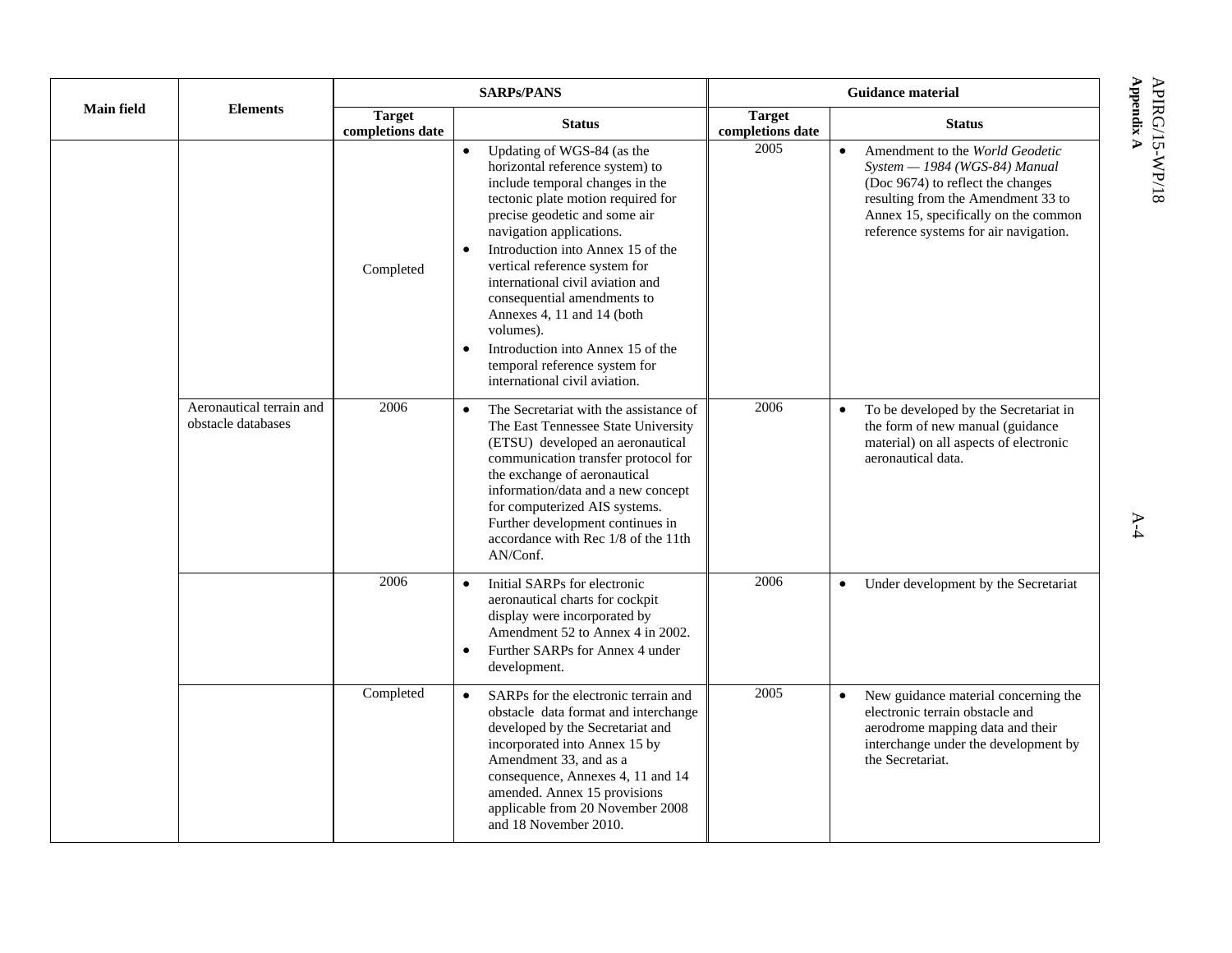|                   |                                                                                                                        |                                   | <b>SARPs/PANS</b>                                                                                                                             | <b>Guidance material</b>          |                                                                                                                                                   |
|-------------------|------------------------------------------------------------------------------------------------------------------------|-----------------------------------|-----------------------------------------------------------------------------------------------------------------------------------------------|-----------------------------------|---------------------------------------------------------------------------------------------------------------------------------------------------|
| <b>Main field</b> | <b>Elements</b>                                                                                                        | <b>Target</b><br>completions date | <b>Status</b>                                                                                                                                 | <b>Target</b><br>completions date | <b>Status</b>                                                                                                                                     |
|                   | <b>GNSS</b> performance<br>criteria to support<br>operational<br>requirements                                          | Completed.<br>$\bullet$           |                                                                                                                                               | Completed.                        |                                                                                                                                                   |
|                   | <b>GNSS</b> performance<br>criteria to support<br>advance operations<br>(CAT II/III, A-SMGCS<br>and curved approaches) | 2005/2007                         | Under development.<br>$\bullet$                                                                                                               | 2005/2007                         | To be developed in parallel with<br>SARPs.                                                                                                        |
|                   | SARPs for the use of<br>existing satellite<br>navigation systems with<br>augmentation<br>sub-systems                   | Completed.<br>$\bullet$           |                                                                                                                                               | Completed.<br>$\bullet$           | To be published in the form of a<br>manual.                                                                                                       |
|                   | <b>SARPs</b> for new GNSS<br>elements and signals                                                                      | 2007                              | Work on the develoment of SARPs<br>$\bullet$<br>for new elements of GNSS (GPS<br>second civil frequency, GALILEO,<br>GLONASS-M) is under way. | 2007                              | Under development<br>$\bullet$                                                                                                                    |
|                   | <b>GBAS CAT I flight</b><br>procedure criteria                                                                         | Completed                         | GBAS completed. State letter sent<br>$\bullet$                                                                                                |                                   |                                                                                                                                                   |
|                   | $RNP < 0.3$ flight<br>procedure criteria                                                                               | 2007                              | Under development by the OCP.                                                                                                                 | $\overline{\phantom{0}}$          |                                                                                                                                                   |
|                   | Quality assurance<br>in-flight procedure<br>design                                                                     | 2007                              | Under development by the OCP.                                                                                                                 |                                   |                                                                                                                                                   |
| <b>SUR</b>        | Surveillance system<br>specifications for<br>emerging surveillance<br>systems and<br>architectures                     | 2004                              | Surveillance enhancements (ANC Task<br>No. CNS-9601) being developed by<br>SCRSP.                                                             | 2005                              | A circular on ASAS was completed and<br>$\bullet$<br>is under publication.                                                                        |
|                   | <b>SSR</b> procedures                                                                                                  | Completed                         | Update of Annex 11 and PANS-ATM.                                                                                                              | Completed                         |                                                                                                                                                   |
|                   | ADS-C procedures                                                                                                       | 2005                              | Annex 11 SARPs and PANS-ATM<br>procedures developed by the OPLINKP/1<br>in September 2005 and SASP.                                           | Completed                         | Manual of ATS Data Link Applications<br>(Doc 9694) published and dispatched in<br>second quarter 1999. The first amendment is<br>being developed. |
|                   | ADS-B and equivalent                                                                                                   | 2005                              | Being developed by OPLINKP<br>(OPLINKP/1 in September 2005).                                                                                  | 2005                              | Amendment to the Manual of ATS Data<br>Link Applications (Doc 9694) to be<br>developed.                                                           |

 A-5  $A-5$ 

**Appendix**  APIRG/15-WP/18 **A**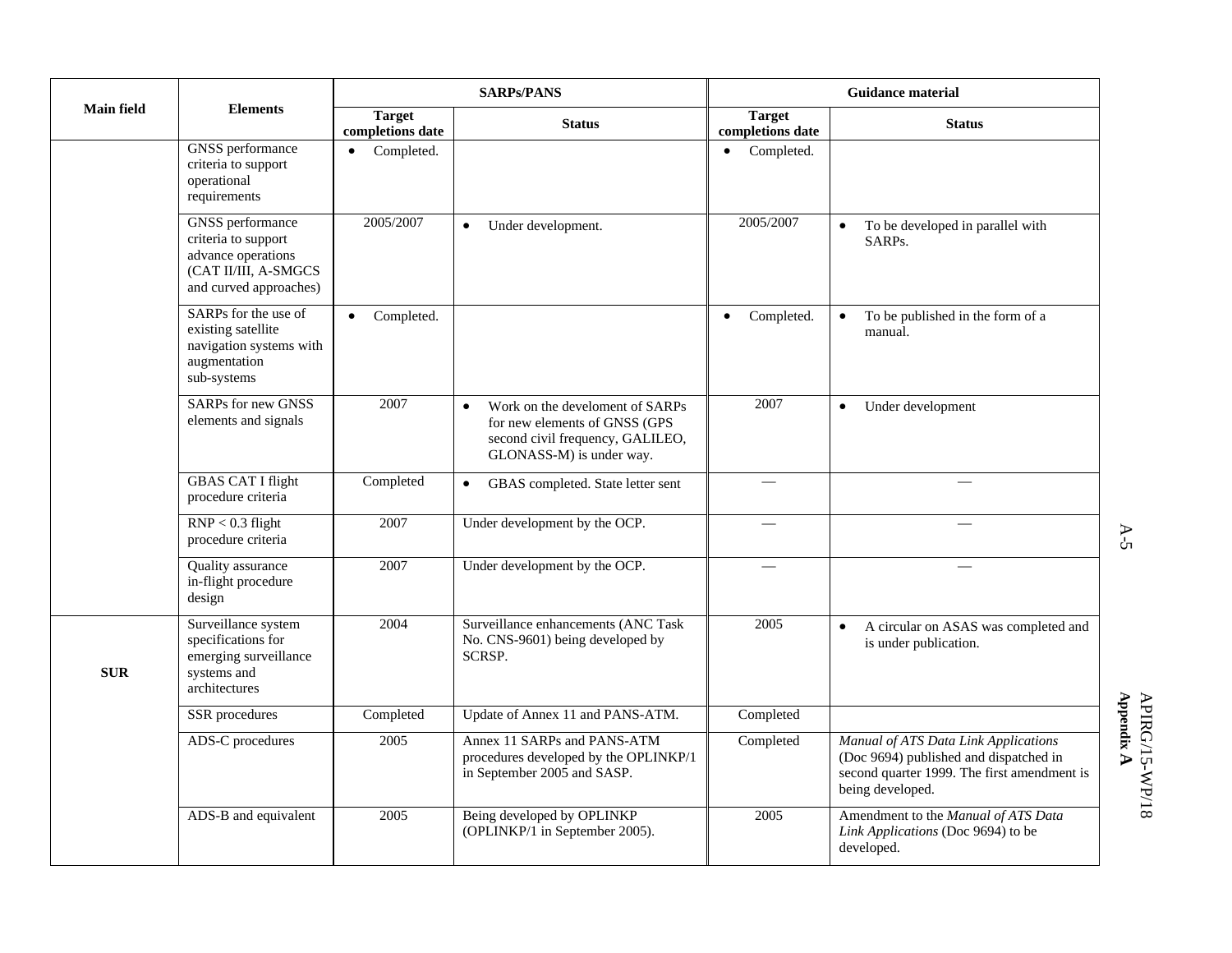**Appe** APIRG/15-WP/18 **ndix A** 

| <b>Main field</b> |                                           | <b>SARPs/PANS</b>                 |                                                                                                                                                                 | <b>Guidance material</b>          |               |  |
|-------------------|-------------------------------------------|-----------------------------------|-----------------------------------------------------------------------------------------------------------------------------------------------------------------|-----------------------------------|---------------|--|
|                   | <b>Elements</b>                           | <b>Target</b><br>completions date | <b>Status</b>                                                                                                                                                   | <b>Target</b><br>completions date | <b>Status</b> |  |
|                   | ADS: inclusion of<br>turbulence reporting | Completed                         | Annex 3 SARPs and PANS-ATM<br>turbulence reporting procedures<br>based on the eddy dissipation rate<br>have been developed with the<br>assistance of METLINKSG. |                                   |               |  |

#### **LEGEND**

— — — — — — — —

| ATM        |                               | — Air traffic management                     | <b>GNSS</b> | $\overline{\phantom{0}}$ | Global navigation satellite system |
|------------|-------------------------------|----------------------------------------------|-------------|--------------------------|------------------------------------|
| ADS.       | $\overbrace{\phantom{aaaaa}}$ | Automatic dependent surveillance             | <b>NAV</b>  | $\overline{\phantom{a}}$ | Navigation                         |
| $ADS-B$    |                               | ADS broadcast                                | <b>RNAV</b> |                          | $\equiv$ Area navigation           |
| <b>AIS</b> |                               | Aeronautical information services            | <b>RNP</b>  |                          | - Required navigation performance  |
| ASM        | $\overline{\phantom{0}}$      | Airspace management                          | <b>SSR</b>  |                          | - Secondary surveillance radar     |
| ATFM       |                               | — Air traffic flow management                | <b>SUR</b>  |                          | Surveillance                       |
| ATN        |                               | Aeronautical telecommunication network       | <b>UAT</b>  |                          | Universal access transceiver       |
| <b>ATS</b> |                               | Air traffic services                         | <b>WAFS</b> | $\overline{\phantom{a}}$ | World area forecast system         |
| <b>CNS</b> | $\overline{\phantom{0}}$      | Communications, navigation, and surveillance | <b>WGS</b>  |                          | World geodetic system              |
| <b>COM</b> |                               | Communications                               |             |                          |                                    |

A-6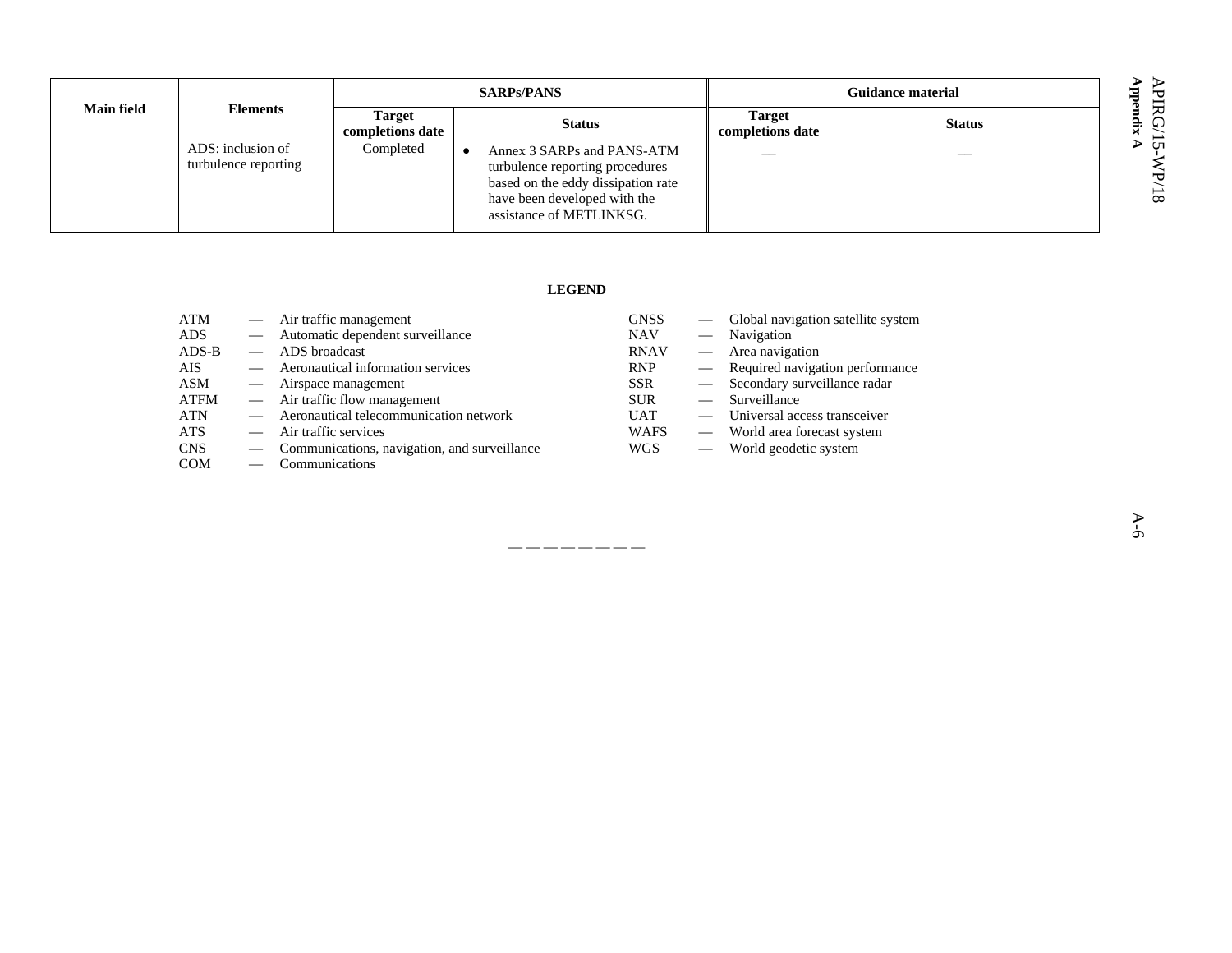|                                      |                                                       |                                                                                                    | <b>WORK PROGRAMME</b>         |                                                                                                                                                                                                                                                                                                                    |  |  |
|--------------------------------------|-------------------------------------------------------|----------------------------------------------------------------------------------------------------|-------------------------------|--------------------------------------------------------------------------------------------------------------------------------------------------------------------------------------------------------------------------------------------------------------------------------------------------------------------|--|--|
| <b>PANEL/STUDY</b><br><b>GROUP</b>   | <b>TASKS</b>                                          | <b>TITLE</b>                                                                                       | <b>TARGET COMPLETION DATE</b> | <b>STATUS/RECENT PROGRESS</b><br>CNS/ATM-RELATED<br>ACTIVITIES<br>Conference in October 2003 and approved by the Air Navigation Commission in                                                                                                                                                                      |  |  |
|                                      | ATM-9102                                              | ATS applications for air-ground<br>data links                                                      | 2005 and beyond               | Work continued on draft SARPs, procedures and guidance material relating to the use of<br>ADS, CPDLC and other data link applications.                                                                                                                                                                             |  |  |
|                                      | ATM-9502<br>ATM requirements for<br>communication     |                                                                                                    | Ongoing                       | The development of the concept of required communication performance (RCP) was<br>completed and distributed to States and international organizations for comments.                                                                                                                                                |  |  |
|                                      | ATM-9506                                              | Automatic dependent surveillance<br>(ADS) systems and procedures                                   | 2005                          |                                                                                                                                                                                                                                                                                                                    |  |  |
|                                      | ATM-9103                                              | Data interchange between<br>automated ATS systems                                                  | 2005                          | Provisions applicable to air traffic services interfacility data communications (AIDC) are<br>being developed.                                                                                                                                                                                                     |  |  |
| <b>OPLINKP</b>                       | ATM-0002                                              | ADS-B, Traffic situational<br>awareness and airborne separation<br>assurance                       | Ongoing                       | Development of an operational concept has been completed and amendments to PANS-<br>ATM to use ADS-B for ground surveillance should be completed in 2005. Operational<br>requirements for the use of a system to increase aircraft situational awareness and<br>airborne separation assurance are being developed. |  |  |
|                                      | <b>CNS-7002</b><br><b>CNS-0401</b><br><b>CNS-0001</b> | Aeronautical electromagnetic<br>spectrum                                                           | Ongoing task                  | Work on development and support of ICAO position for WRC-2007 and other<br>interference-related issues is ongoing.                                                                                                                                                                                                 |  |  |
|                                      | <b>CNS-8702</b>                                       | Aeronautical mobile satellite<br>air-ground data link (AMSS<br>subnetwork)                         | 2005                          | Restructuring of the AMSS SARPs (separation of core from detailed technical<br>specifications) near completion.                                                                                                                                                                                                    |  |  |
|                                      | <b>CNS-9902</b>                                       | Next-generation AMSS systems                                                                       | 2005                          | Draft NGSS SARPs to be consolidated with restructured AMSS SARPs.                                                                                                                                                                                                                                                  |  |  |
|                                      | CNS-9102                                              | VHF air-ground digital link (VDL<br>subnetwork)                                                    | Completed                     | Completed.                                                                                                                                                                                                                                                                                                         |  |  |
|                                      | CNS-9603                                              | Air-ground data link to support<br>navigation and surveillance<br>applications                     | 2005                          | Validation of the VDL Modes 3 and 4 SARPs completed. Development of draft UAT<br>SARPs near completion.                                                                                                                                                                                                            |  |  |
| <b>ACP</b><br>(formerly AMCP)        | CNS-9602                                              | High frequency data link (HFDL)                                                                    | Completed                     | Completed.                                                                                                                                                                                                                                                                                                         |  |  |
|                                      | ATM-9501                                              | Required total system performance                                                                  | 2005 and beyond               | The ATM Operational concept was endorsed by the Eleventh Air Navigation                                                                                                                                                                                                                                            |  |  |
|                                      | ATM-9202                                              | Global air traffic management                                                                      | 2005 and beyond               | January 2004 under delegated authority. Further work on RTSP is being undertaken by<br>the panel in parallel with and based on its work on ATM system requirements.                                                                                                                                                |  |  |
| <b>ATMRRP</b><br>(Formerly<br>ATMCP) | ATM-9510                                              | Interoperability and functional<br>integration of flight operations,<br>ATS, ATFM and tactical ASM | 2005 and beyond               |                                                                                                                                                                                                                                                                                                                    |  |  |

# **APPENDIX B APPENDIX B**

PANELS AND STUDY GROUPS INVOLVED IN THE REAL ORDER STAND STATES **PANELS AND STUDY GROUPS INVOLVED IN**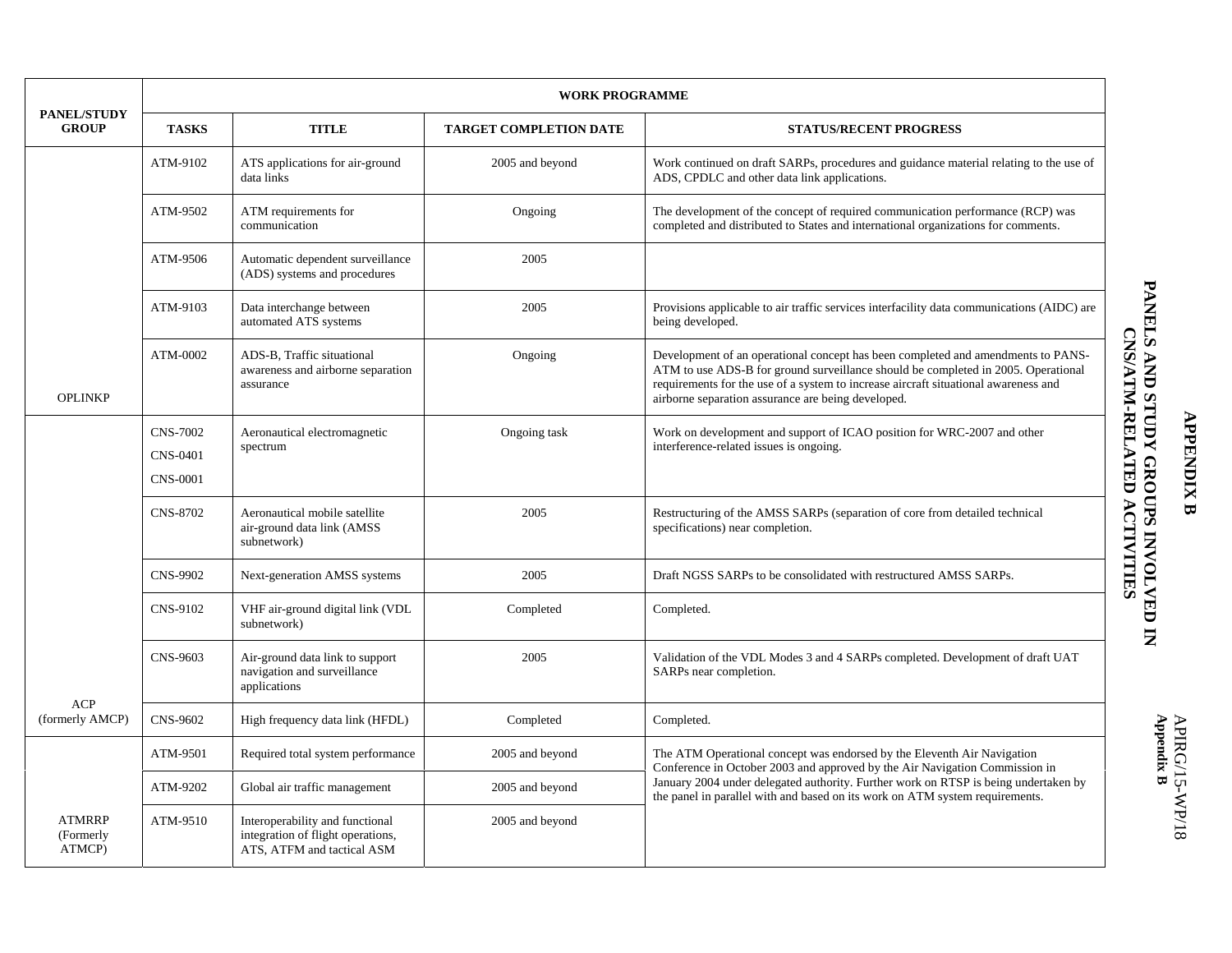|                                                                                                                                |                 | <b>WORK PROGRAMME</b>                                                                                                                                                                |                                             |                                                                                                                                                                                                                                                                                                                                                                                                                                                                                                                                                                                                                                                                                   |  |  |  |  |  |  |
|--------------------------------------------------------------------------------------------------------------------------------|-----------------|--------------------------------------------------------------------------------------------------------------------------------------------------------------------------------------|---------------------------------------------|-----------------------------------------------------------------------------------------------------------------------------------------------------------------------------------------------------------------------------------------------------------------------------------------------------------------------------------------------------------------------------------------------------------------------------------------------------------------------------------------------------------------------------------------------------------------------------------------------------------------------------------------------------------------------------------|--|--|--|--|--|--|
| <b>GROUP</b>                                                                                                                   | <b>TASKS</b>    | <b>TITLE</b>                                                                                                                                                                         | <b>TARGET COMPLETION DATE</b>               | <b>STATUS/RECENT PROGRESS</b>                                                                                                                                                                                                                                                                                                                                                                                                                                                                                                                                                                                                                                                     |  |  |  |  |  |  |
|                                                                                                                                | <b>CNS-7001</b> | AFS systems planning studies                                                                                                                                                         | Completed                                   | SARPs completed. Guidance material being processed for publication.                                                                                                                                                                                                                                                                                                                                                                                                                                                                                                                                                                                                               |  |  |  |  |  |  |
| <b>ATNP</b><br>(Disbanded in<br>2003. Outstanding                                                                              | CNS-9403        | Aeronautical telecommunication<br>network (ATN)                                                                                                                                      | 2005-2007                                   | Current work involves the development of provisions to incorporate Internet Protocol<br>(IP) networks in the ATN and the development of optional message encryption<br>provisions.                                                                                                                                                                                                                                                                                                                                                                                                                                                                                                |  |  |  |  |  |  |
| <b>PANEL/STUDY</b><br>work is being<br>conducted by the<br>ACP)<br><b>NSP</b><br>(formerly GNSSP)<br><b>OCP</b><br><b>OPSP</b> | <b>CNS-9901</b> | Completed<br>AFS procedures                                                                                                                                                          |                                             | Completed. Further work may become necessary as implementation of new AFS<br>systems progress.                                                                                                                                                                                                                                                                                                                                                                                                                                                                                                                                                                                    |  |  |  |  |  |  |
| CNS-9401                                                                                                                       |                 | Global navigation satellite system<br>(GNSS)                                                                                                                                         | Completed                                   | First set of SARPs was adopted and included in Annex 10, Volume I as part of<br>Amendment 76 in 2001. Further enhancements to SARPs were incorporated in<br>Annex 10 as parts of Amendments 77 and 79 (the latter is under development). SARPs                                                                                                                                                                                                                                                                                                                                                                                                                                    |  |  |  |  |  |  |
|                                                                                                                                | <b>CNS-7002</b> | Aeronautical electromagnetic<br>spectrum                                                                                                                                             | Ongoing task<br>(in coordination with AMCP) | and guidance material for new GNSS elements are currently being developed.                                                                                                                                                                                                                                                                                                                                                                                                                                                                                                                                                                                                        |  |  |  |  |  |  |
|                                                                                                                                | OPS-8502        | Development of procedures, areas<br>and obstacle clearance criteria for<br>the approach, holding and<br>departure phases of flight for<br>inclusion in PANS-OPS,<br>Volumes I and II | 2005-2007                                   | Several issues related to GNSS-based procedures are being investigated. Development<br>of procedures for APV, RNP performance levels less than 0.3 and enhanced DME/DME<br>criteria is being progressed.                                                                                                                                                                                                                                                                                                                                                                                                                                                                          |  |  |  |  |  |  |
|                                                                                                                                | OPS-9802        | Development of material for<br>inclusion in PANS-OPS on<br>instrument procedure data base<br>integrity requirements                                                                  | 2005                                        | A quality assurance working group has been established and will study a quality<br>assurance requirements in the development of flight procedures to ensure data integrity.                                                                                                                                                                                                                                                                                                                                                                                                                                                                                                       |  |  |  |  |  |  |
|                                                                                                                                | OPS-9803        | Development of obstacle clearance<br>criteria for vertical navigation in<br>all phases of approach procedures                                                                        | 2005                                        | Initial proposals under development.                                                                                                                                                                                                                                                                                                                                                                                                                                                                                                                                                                                                                                              |  |  |  |  |  |  |
|                                                                                                                                | <b>OPS-0201</b> | Development of instrument<br>procedures for helicopter<br>operations at heliports                                                                                                    | 2005 and beyond                             | Point in space procedures (using basic GNSS) have been completed and other instrument<br>procedures are being developed. Relevant provisions of Annex 14 (relating to surfaces)<br>are being reviewed.                                                                                                                                                                                                                                                                                                                                                                                                                                                                            |  |  |  |  |  |  |
|                                                                                                                                | <b>OPS-008</b>  | Procedures for all-weather<br>operations                                                                                                                                             | 2006                                        | Operational requirements for performance-based navigation systems and operational<br>priorities for development of material to support instrument approach and landing<br>operations using new technology are being developed. To assist prevention of<br>controlled flight into terrain accidents, procedures concerning the use of the continuous<br>descent final approach technique and the use of minimum descent altitude as a decision<br>altitude are also under development. Operational standards, procedures and guidance<br>material concerning the use of head-up guidance systems, head-up displays and<br>enhanced flight vision systems are also being developed. |  |  |  |  |  |  |

**Appe** APIRG/15-WP/18 **ndix B** 

B-2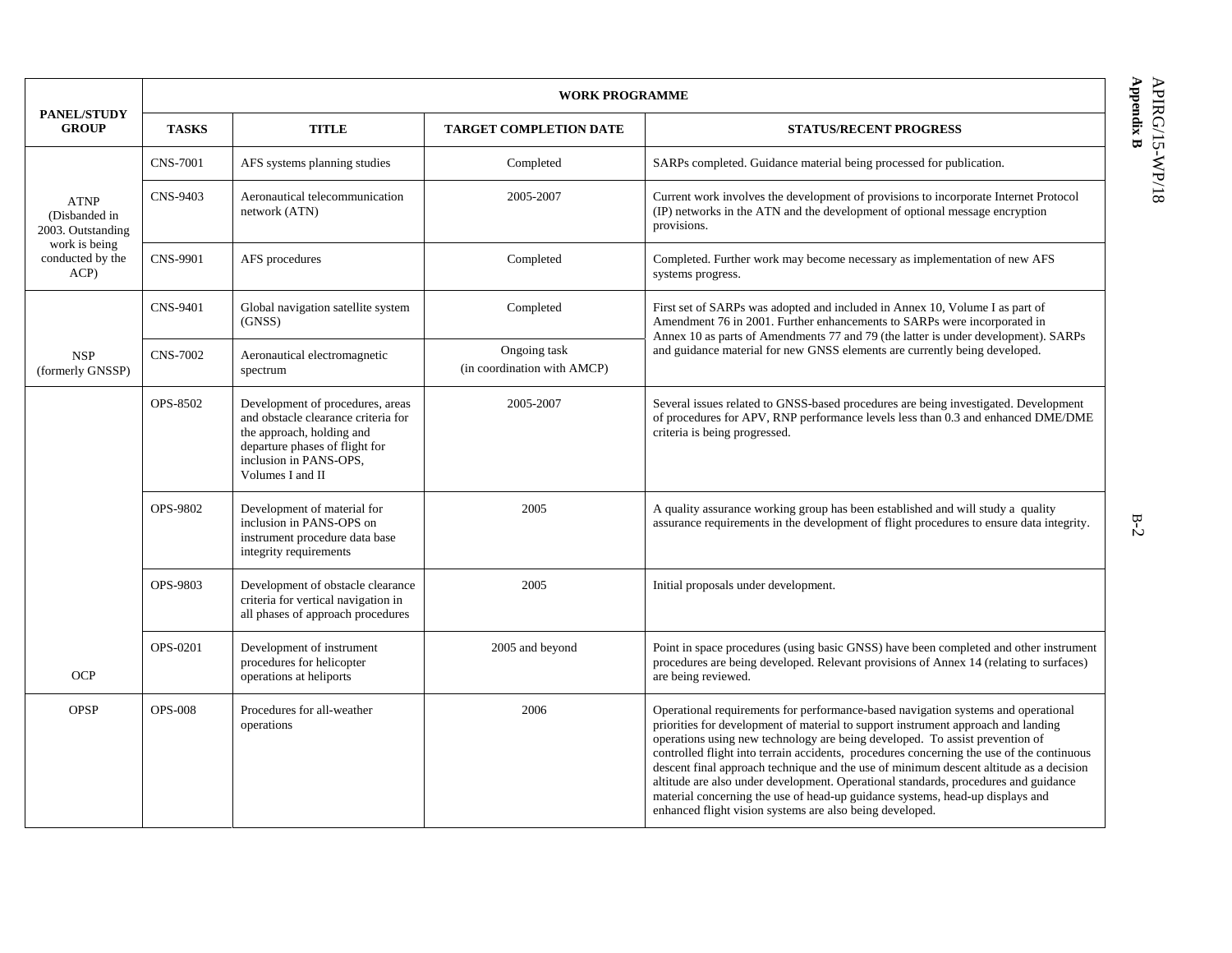|                                                                            | <b>WORK PROGRAMME</b> |                                                                                            |                               |                                                                                                                                                                                                                                                                                                                                                                                                                                                                                                                                                                 |  |  |  |  |
|----------------------------------------------------------------------------|-----------------------|--------------------------------------------------------------------------------------------|-------------------------------|-----------------------------------------------------------------------------------------------------------------------------------------------------------------------------------------------------------------------------------------------------------------------------------------------------------------------------------------------------------------------------------------------------------------------------------------------------------------------------------------------------------------------------------------------------------------|--|--|--|--|
| <b>PANEL/STUDY</b><br><b>GROUP</b>                                         | <b>TASKS</b>          | <b>TITLE</b>                                                                               | <b>TARGET COMPLETION DATE</b> | <b>STATUS/RECENT PROGRESS</b>                                                                                                                                                                                                                                                                                                                                                                                                                                                                                                                                   |  |  |  |  |
|                                                                            | ATM-8505              | Required navigation performance<br>and area navigation for en-route<br>operations          | 2005                          | SARPs completed. Second edition of Doc 9613, Manual on Required Navigation<br>Performance (RNP) published in 1999. Additional guidance material on approval of<br>aircraft and operators for RNP 10 published in 2001. Similar guidance material for RNP<br>4 under development.                                                                                                                                                                                                                                                                                |  |  |  |  |
|                                                                            | ATM-6301              | Separation between aircraft                                                                | 2005 and beyond               | Developments of proposals were advanced for the amendment of SARPs and PANS<br>concerning reduced separation minima including: lateral distance-based intersecting<br>track separation; 30 NM oceanic lateral and longitudinal minima based on RNP 4<br>submitted for publication. Procedures for RNP 4 under development. The<br>implementation of RVSM is continuing to be under review and the revision to the<br>Manual on Implementation of a 300 m (1 000 ft) Vertical Separation Minimum Between<br>FL 290 and FL 410 Inclusive (Doc 9574) is completed. |  |  |  |  |
| <b>SASP</b>                                                                | ATM-9505              | Airspace infrastructure planning                                                           | Completed                     |                                                                                                                                                                                                                                                                                                                                                                                                                                                                                                                                                                 |  |  |  |  |
|                                                                            | <b>CNS-7901</b>       | Conflict resolution and collision<br>avoidance systems                                     | 2005                          | Work is concentrating on surveillance enhancements and ADS-B while monitoring<br>ACAS and Mode S implementation in the States. Activities on ASAS are progressing<br>with the preparation of technical requirements for ASAS to be presented at SCRSP/1.                                                                                                                                                                                                                                                                                                        |  |  |  |  |
|                                                                            | <b>CNS-9601</b>       | Surveillance enhancements<br>(emerging surveillance systems)                               | Completed                     | ASAS circular has been developed and is under publication.                                                                                                                                                                                                                                                                                                                                                                                                                                                                                                      |  |  |  |  |
| <b>SCRSP</b>                                                               | <b>CNS-9701</b>       | Airborne separation assurance<br>system (ASAS)                                             | 2005                          |                                                                                                                                                                                                                                                                                                                                                                                                                                                                                                                                                                 |  |  |  |  |
|                                                                            | AIS-9401              | Aeronautical data bases                                                                    | 2006                          | The Secretariat with the assistance of the East Tennessee State University (ETSU)<br>developed an aeronautical communication transfer protocol for the exchange of                                                                                                                                                                                                                                                                                                                                                                                              |  |  |  |  |
| <b>ADMSG</b>                                                               | AIS-9806              | Transfer and access of<br>aeronautical information from<br>ground-based automated systems. | 2006                          | aeronautical information/data and a prototype of the Computerized Aeronautical<br>Information Services (CAIS) system. Progress on the subject by EURCONTROL/FAA<br>is being taken into account in accordance with the Rec 1/8 of the Eleventh Air<br>Navigation Conference.                                                                                                                                                                                                                                                                                     |  |  |  |  |
| <b>AISMAPSG</b>                                                            | AIS-9801              | Electronic aeronautical charts for<br>cockpit display                                      | 2006                          | Amendment 52 to Annex 4 contained an interim amendment, applicable in 2002,<br>concerning electronic charts for cockpit display. Further work is being progressed in<br>consultation with the SAE G-10 Aerospace Behavioural Engineering Technology<br>Committee, Aeronautical Charting Subcommittee.                                                                                                                                                                                                                                                           |  |  |  |  |
| <b>AUPISG</b>                                                              | <b>CNS-0301</b>       | Aviation use of the public Internet                                                        | Completed                     | Guidelines on the use of the public Internet were developed.                                                                                                                                                                                                                                                                                                                                                                                                                                                                                                    |  |  |  |  |
| AVSSSG<br>(Disbanded in<br>2003. Work is<br>being conducted by<br>the ACP) | <b>CNS-7001</b>       | AFS systems planning studies                                                               | Completed                     | The Manual on ATS ground-ground voice communications was published in 2003.                                                                                                                                                                                                                                                                                                                                                                                                                                                                                     |  |  |  |  |
| <b>HFSG</b>                                                                | PEL-9001              | Flight safety and human factors                                                            | Completed                     | Review of SARPs on CNS/ATM, to ensure that Human Factors are properly taken into<br>consideration. SARPs submitted to the Council during the periodic cycles of revision of<br>the relevant Annexes.                                                                                                                                                                                                                                                                                                                                                            |  |  |  |  |

B-3  $B-3$ 

 ${\bf APIRG/15\text{-}WD/18} \\ {\bf Appendix~B}$ **Appendix B** APIRG/15-WP/18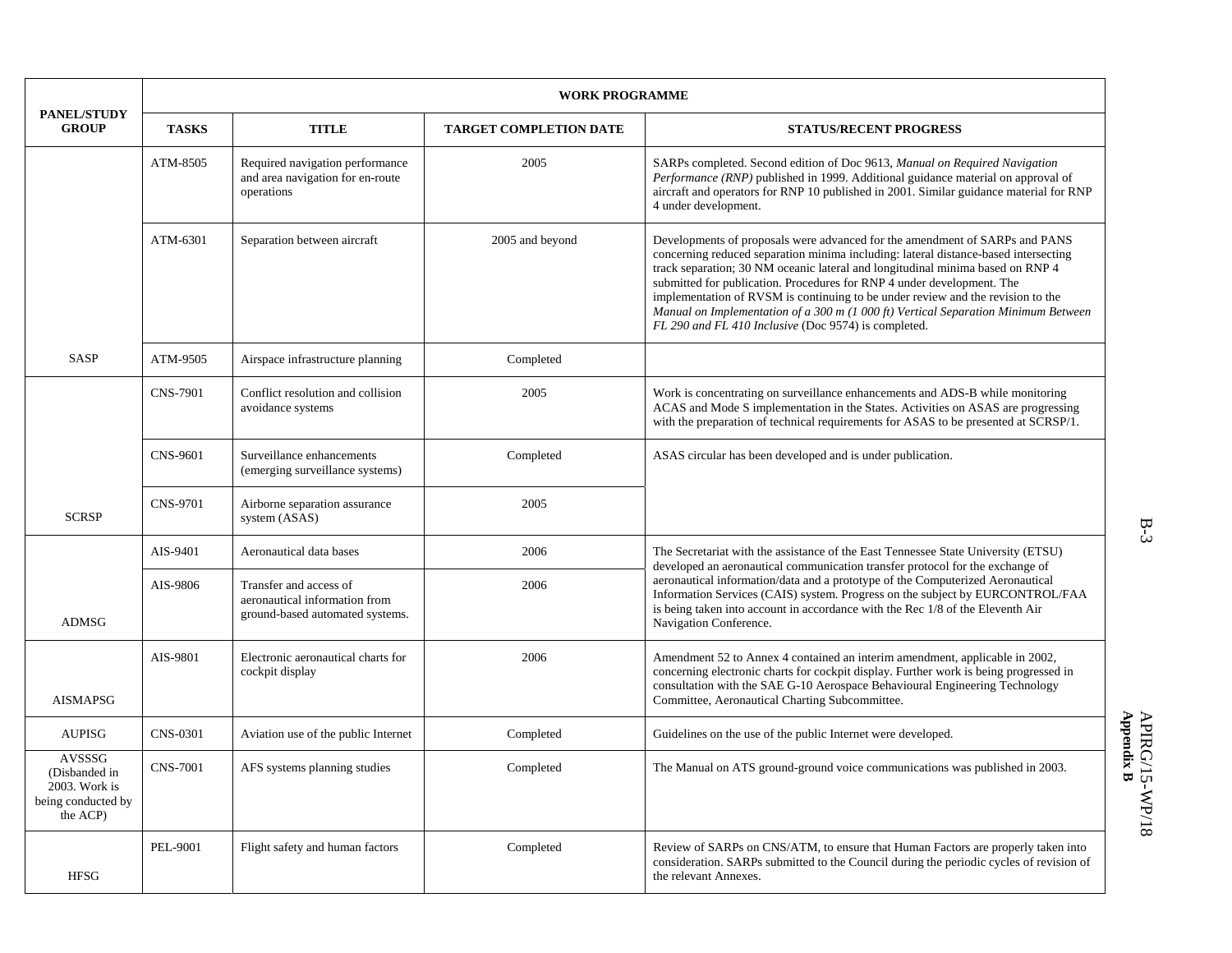**WORK PROGRAMME PANEL/STUDY GROUP TASKS TITLE TARGET COMPLETION DATE STATUS/RECENT PROGRESS** HRPTSG PEL-9601 Regional human resource planning and training needs Completed A draft of the Human Resource Development Manual is complete. A Human Resource Planning Seminar was developed and conducted for the first time in the CAR/SAM Regions. MET-9101 Amendment to Annex 3 concerning automated air-reporting Ongoing The quality assurance of MET information included in ADS reports being studied. The need for the inclusion of additional MET parameters (e.g. icing) in the MET information data block of the ADS report format is being addressed in coordination with the OPLINKP. MET-9301 Uplink of OPMET information to aircraft in flight Completed Amendment 73 to Annex 3 includes meteorological specifications (templates) for D-VOLMET, and other data link applications. **METLINKSG** MET-9601 Development of SIGMET information Completed Amendment 73 to Annex 3 includes specifications for the dissemination and uplink of graphical SIGMETs. NOSSSG PEL-9001 Flight safety and human factors 2005 2005 The study group was established in March 2004 and held its first meeting in July 2004. The main task of the study group is the development of an ICAO NOSS manual. CNS-9402 Testing of radio navigation aids Completed **TRNSG** CNS-9401 Global navigation satellite system (GNSS) Completed The study group produced a new version of Doc 8071, Volume I, *Manual on testing of ground-based radio navigation systems* (replacing former Volumes I and II). TRNSG/3, 4 and 5 produced Volume II (GNSS) containing guidance material on testing of GNSS-based non-precision approaches, SBAS and GBAS. WAFSOPSG MET-8802 WAFS planning and implementation Ongoing Amendment 73 to Annex 3 includes global WAFS SIGWX forecasts in binary format (BUFR) code for direct transmission to airline and ATM computers.

B-4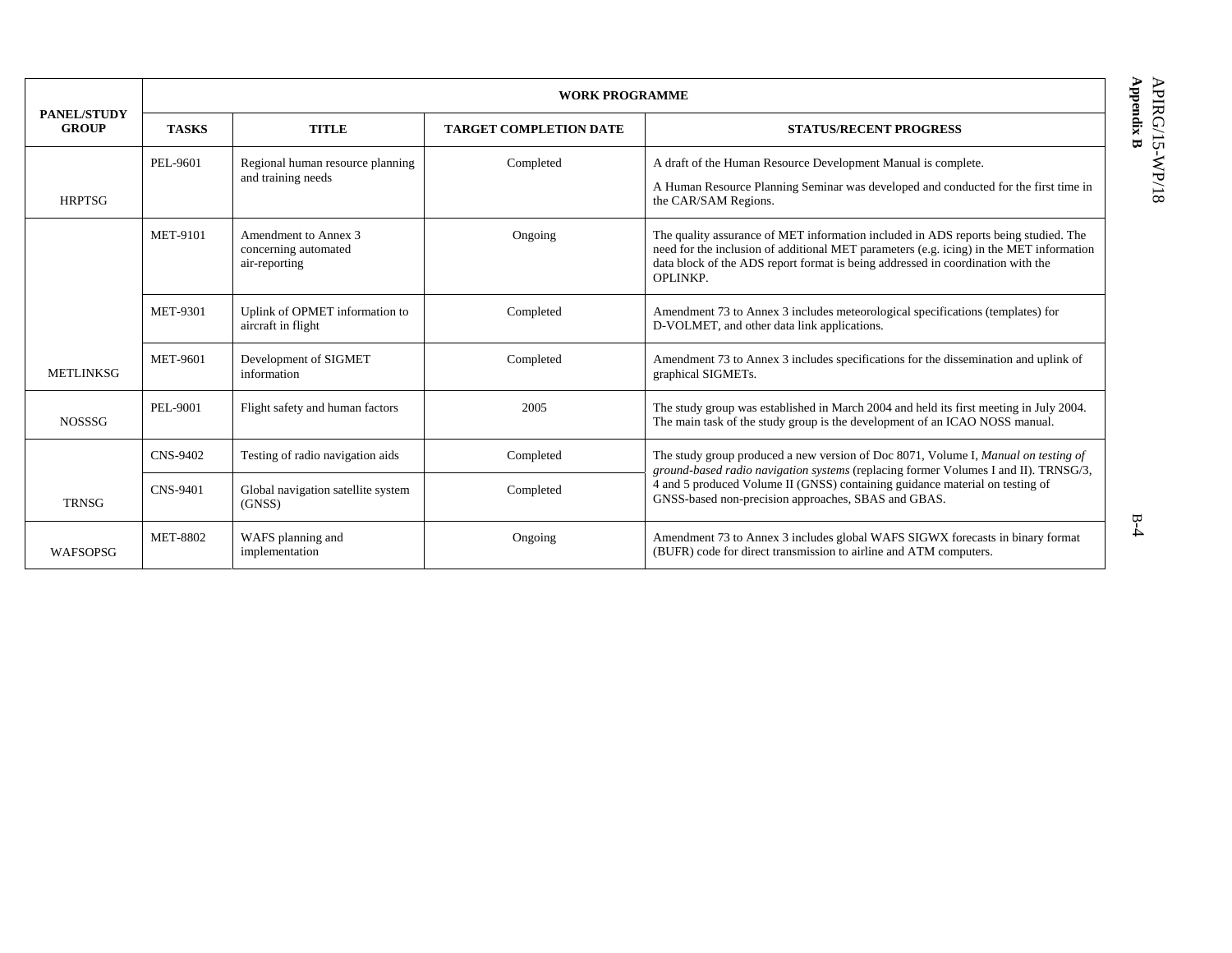**LEGEND** 

| <b>ACP</b>                         | <b>Aeronautical Communications Panel</b>                             | <b>ADMSG</b>     | Aeronautical Data Modelling Study Group                                      |
|------------------------------------|----------------------------------------------------------------------|------------------|------------------------------------------------------------------------------|
| $***ATMCP$                         | - Air Traffic Management Operational Concept Panel                   | <b>AISMAPSG</b>  | Aeronautical Information and Charts Study Group<br>$\overline{\phantom{0}}$  |
| <b>ATMRPP</b>                      | - Air Traffic Management Requirements and Performance Panel          | <b>AUPISG</b>    | Aviation Use of the Public Internet Study Group<br>$\overline{\phantom{a}}$  |
| $*ATNP$                            | — Aeronautical Telecommunication Network Panel                       | *AVSSSG          | - ATS Voice Switching and Signalling Study Group                             |
| $*$ <sup><math>G</math></sup> NSSP | - Global Navigation Satellite System Panel                           | HFSG             | Flight Safety and Human Factors Study Group                                  |
| <b>NSP</b>                         | - Navigation Systems Panel                                           | <b>HRPTSG</b>    | Human Resource Planning and Training Study Group                             |
| <b>OCP</b>                         | — Obstacle Clearance Panel                                           | <b>METLINKSG</b> | Meteorological Information Data Link Study Group<br>$\overline{\phantom{m}}$ |
|                                    |                                                                      | <b>NOSSSG</b>    | — Normal Operations Safety Survey Study Group                                |
| <b>OPLINKP</b>                     | <b>Operational Data Link Panel</b><br>$\overline{\phantom{m}}$       | $***TRNSG$       | Testing of Radio Navaids Study Group                                         |
| <b>SASP</b>                        | - Separation and Airspace Safety Panel                               | WAFSOPSG         | World Area Forecast System Operations Group                                  |
| <b>SCRSP</b>                       | - Surveillance and Conflict Resolution Systems Panel (Former SICASP) |                  |                                                                              |

— — — — — — — —

\*Disbanded in 2003 — outstanding work to be carried out by the ACP

\*\*Renamed NSP in 2003

\*\*\*Disbanded in 2003 — outstanding work to be carried out by the NSP

\*\*\*\*Renamed ATMRPP in 2004

B-5

 $\mathbf{B}\text{-}\mathbf{S}$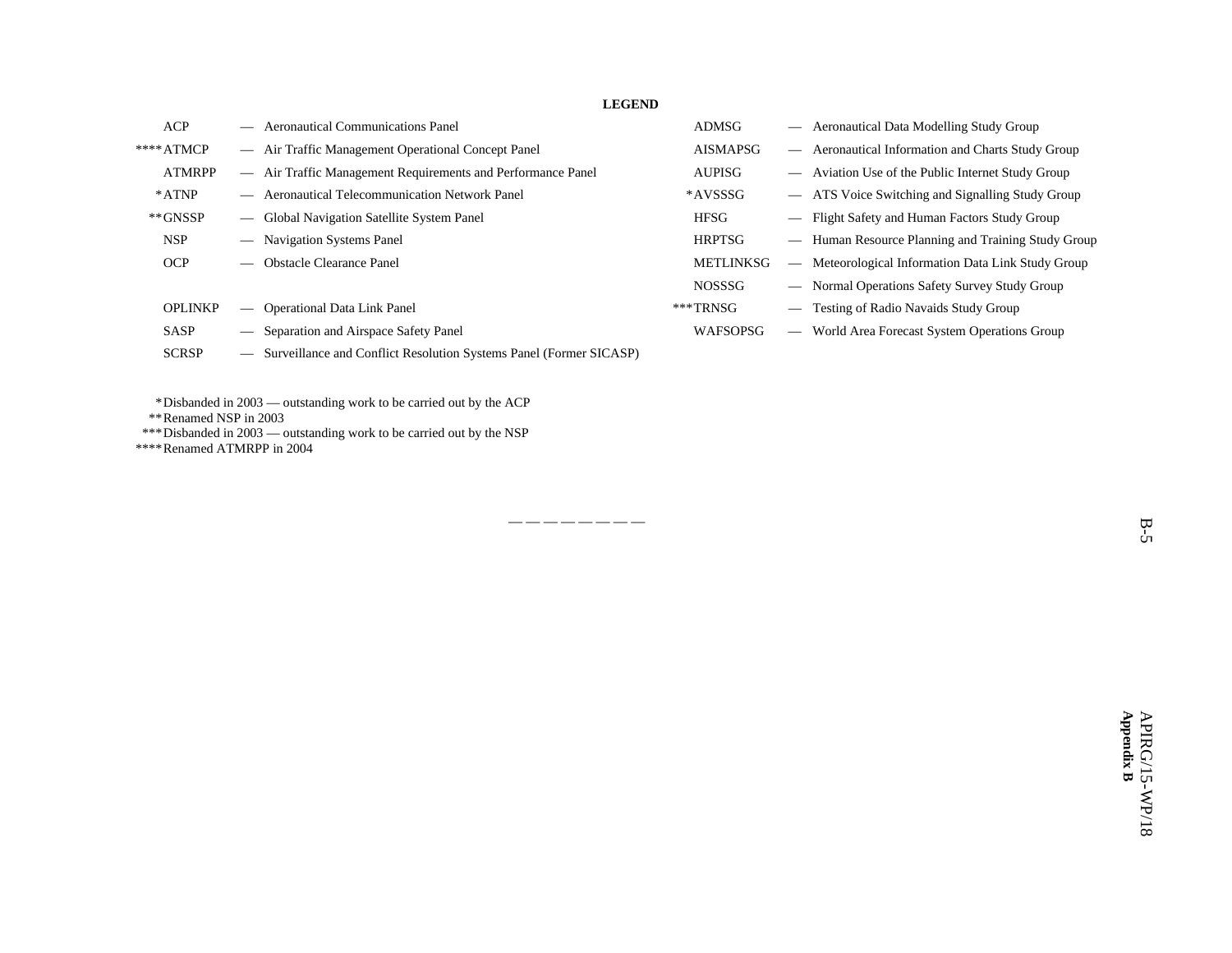|                | <b>AIR TRAFFIC MANAGEMENT</b>      |                                                                                                                                    |                                                                                                                 |                                                                                                                     |                                                                                                                                 |                                                                                                                  |                                                                                                                                                                                                  |                                                                                                                      |                                                 |
|----------------|------------------------------------|------------------------------------------------------------------------------------------------------------------------------------|-----------------------------------------------------------------------------------------------------------------|---------------------------------------------------------------------------------------------------------------------|---------------------------------------------------------------------------------------------------------------------------------|------------------------------------------------------------------------------------------------------------------|--------------------------------------------------------------------------------------------------------------------------------------------------------------------------------------------------|----------------------------------------------------------------------------------------------------------------------|-------------------------------------------------|
| No.            | <b>System</b>                      | <b>ASIA/PAC</b>                                                                                                                    | <b>AFI</b>                                                                                                      | <b>EUR</b>                                                                                                          | <b>CAR/SAM</b>                                                                                                                  | <b>MID</b>                                                                                                       | NAM                                                                                                                                                                                              | <b>NAT</b>                                                                                                           |                                                 |
| 1              | Revision of ATS<br>route structure | Review of ATS routes<br>$-$ Ongoing.                                                                                               | <b>Established new ATS</b><br>routes.                                                                           | Revision of route<br>structure in eastern<br>and western part of<br>Europe – Ongoing                                | Phase II<br>implementation of<br><b>ATS RNAV route</b><br>network in CAR/SAM<br>Regions planned –<br>Effective<br>31 Mar. 2005. | New Middle East ATS<br>route network is<br>$planned -$<br>Implemented<br>22 Dec. 2003                            | The ATS route<br>structure of NAM<br>$Region -$<br>Under review. To be<br>included in updated<br>version of the NAM<br>ANP.                                                                      |                                                                                                                      |                                                 |
|                |                                    | APANPIRG/14<br>established the ATS<br><b>Route Network</b><br><b>Review Task Force</b><br>(ARNR/TF).                               |                                                                                                                 | Aegean Sea - major<br>restructure to cater for<br>Athens Olympics and<br>$beyond -$<br>Implemented<br>Dec 2003.     |                                                                                                                                 |                                                                                                                  |                                                                                                                                                                                                  |                                                                                                                      |                                                 |
|                |                                    | Asia to Europe<br>through Middle East<br>via South of<br>Himalayas<br>$(EMARSSH) -$<br>Implemented<br>28 Nov. 2002.                |                                                                                                                 | Asia to Europe<br>through Middle East<br>via south of<br>Himalayas<br>$(EMARSSH) -$<br>Implemented<br>28 Nov. 2002. |                                                                                                                                 | Asia to Europe<br>through Middle East<br>via south of Himalayas<br>$(EMARSSH)$ –<br>Implemented<br>28 Nov. 2002. |                                                                                                                                                                                                  |                                                                                                                      |                                                 |
| $\overline{2}$ | <b>RVSM</b>                        | Pacific airspace -<br>Implemented<br>24 Feb. 2000.                                                                                 | Implementation<br>strategy and action<br>plan being considered<br>by States - target date<br>to be established. | Western part of<br>European Region<br>- Implemented<br>24 Jan. 2002.                                                | EUR/SAM corridor<br>- Implemented<br>24 Jan. 2002.                                                                              | Middle East Region -<br>Implemented<br>27 Nov.2003.                                                              | Canada implemented<br>RVSM between FL<br>290 to FL 410,<br>inclusive, in northern<br>domestic airspace<br>(north of 57N) and<br>transition airspace<br>(between 52N and<br>57N) on 18 Apr. 2002. | <b>Horizontal RVSM</b><br>expansion in entire<br>NAT Region from<br>FL 310 to FL 390 -<br>Completed<br>1 Nov. 2001.  | <b>COMPARATIVE ANALYSIS OF REGIONAL LABORAL</b> |
|                |                                    | Western Pacific and<br>South China Sea<br>$airspace -$<br>Implemented<br>21 Feb. 2002 (Phase<br>1) and 31 Oct. 2002<br>(Phase II). | Parts of Region<br>falling in SAM and<br>EUR corridor -<br>Implemented<br>24 Jan. 2002.                         | Planning for<br>expansion in Eastern<br>part of the Region<br>commenced.                                            | CAR/SAM Regions -<br>Implementation<br>scheduled for<br>20 January 2005 in<br>coordination with<br>NAM and PAC<br>Regions.      |                                                                                                                  | $RVSM -$<br>Implementation in<br>entire domestic<br>airspace scheduled for<br>20 Jan. 2005, in<br>coordination with<br>CAR. SAM and PAC                                                          |                                                                                                                      |                                                 |
|                |                                    | Bay of Bengal and<br>$bevod -$<br>Implemented<br>27 Nov. 2003.                                                                     | Parts of AFI Region<br>falling in MID region<br>implemented RVSM<br>- Effective<br>27 Nov. 2003.                | EUR/SAM Corridor<br>- Implemented<br>24 Jan. 2002.                                                                  |                                                                                                                                 |                                                                                                                  | Regions.                                                                                                                                                                                         | Vertical expansion of<br>RVSM throughout<br>NAT Region from<br>FL 290 to FL 410 -<br>Implemented on<br>24 Jan. 2002. | wmraddw<br>$\epsilon$                           |
|                |                                    | Japanese domestic<br>airspace and Incheon,<br>FIR planned, effective<br>9 June 2005.                                               |                                                                                                                 | EUR/MID corridor<br>(Black Sea) 2005<br><b>South Caucasus States</b><br>-Nov. $2004$                                |                                                                                                                                 |                                                                                                                  |                                                                                                                                                                                                  |                                                                                                                      |                                                 |

**APPENDIX C APPENDIX C** 

**A ppendix C**  APIRG/15-WP/18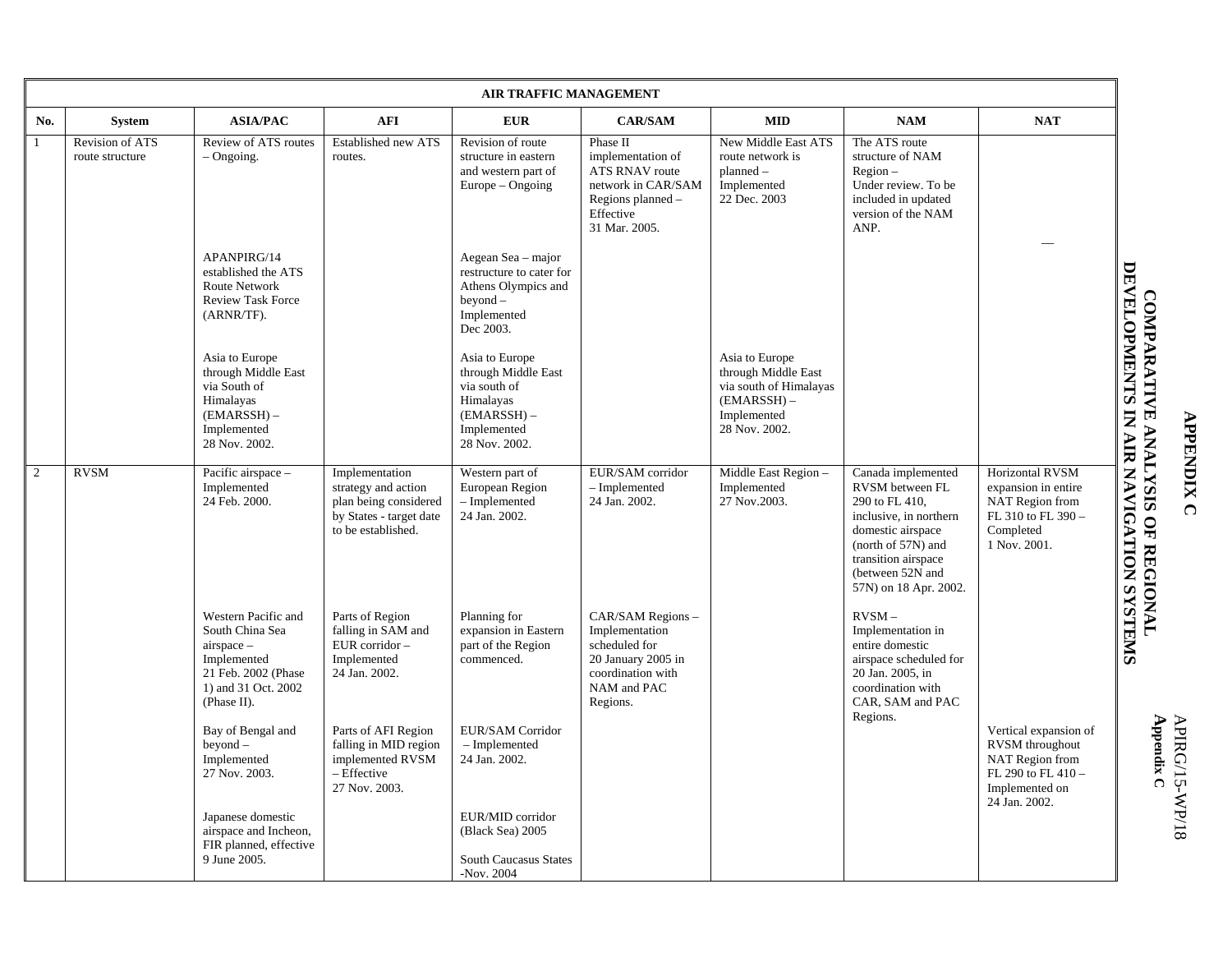|                |                                                                                               |                                                                                                                                                                                                                                                        |                                                                         | <b>AIR TRAFFIC MANAGEMENT</b>                                                                                         |                                                                                                                                                                      |                                                                                                                                                                          |                                                                                                                              |                                |
|----------------|-----------------------------------------------------------------------------------------------|--------------------------------------------------------------------------------------------------------------------------------------------------------------------------------------------------------------------------------------------------------|-------------------------------------------------------------------------|-----------------------------------------------------------------------------------------------------------------------|----------------------------------------------------------------------------------------------------------------------------------------------------------------------|--------------------------------------------------------------------------------------------------------------------------------------------------------------------------|------------------------------------------------------------------------------------------------------------------------------|--------------------------------|
| No.            | <b>System</b>                                                                                 | <b>ASIA/PAC</b>                                                                                                                                                                                                                                        | <b>AFI</b>                                                              | <b>EUR</b>                                                                                                            | <b>CAR/SAM</b>                                                                                                                                                       | <b>MID</b>                                                                                                                                                               | NAM                                                                                                                          | <b>NAT</b>                     |
| 3              | Establishment of<br>Regional airspace<br>safety system<br>performance<br>monitoring structure | Regional Airspace<br><b>Monitoring Advisory</b><br>Group established by<br>APANPIRG/14<br>(Aug. 2003).                                                                                                                                                 | Under consideration.                                                    | Implemented.<br>Financial mechanism<br>being developed.                                                               | <b>CARSAMMA</b><br>(CAR/SAM<br>Monitoring Agency)<br>was designated as the<br>monitoring agency for<br><b>CAR/SAM Regions</b><br>for RVSM and RNP<br>implementation. | <b>UAE</b> support to<br><b>MECMA</b> (Middle East<br>Central Monitoring<br>Agency) discontinued<br>from 1 June 2004.<br>New regional<br>mechanism to be<br>established. | NAARMO was<br>designated to monitor<br><b>RVSM</b><br>implementation.                                                        | Implemented.                   |
| $\overline{4}$ | <b>ACAS II</b>                                                                                | Mandated from<br>23 March 2000.                                                                                                                                                                                                                        | Mandated from<br>1 Jan. 2000.                                           | Mandated from<br>1 Jan. 2000.                                                                                         | Mandated from<br>1 Jan, 2003.                                                                                                                                        | Mandated from<br>1 Jan. 2000.                                                                                                                                            | Implemented in<br>Canada and United<br>States airspace.                                                                      | Mandated from<br>31 March 2001 |
| 5              | <b>RNAV/RNP</b>                                                                               | <b>RNP 10:</b><br>1) North Pacific and<br>T <sub>asman</sub><br>23 April 1998;<br>2) South China Sea -<br>1 Nov. 2001;<br>3) Australia and<br>Indonesia-<br>1 Nov. 2001;<br>4) Bay of Bengal -<br>Nov. 2002. Other<br>routes - Under<br>consideration. | $RNP 5 -$<br>Implemented in<br>continental<br>Johannesburg FIR<br>1998. | RNAV/RNP $5 -$<br>implemented in<br>ECAC area Jan. 1998.                                                              | EUR/SAM corridor<br>$RNP 10 -$<br>Implemented<br>4 Oct. 2001.<br>RNP 10 for routes<br>UL 302 and UL 780<br>- Implemented<br>22 Jan. 2004.                            | RNP 5 Phase $I -$<br>Implemented<br>14 June 2001.                                                                                                                        | <b>United States</b><br>implemented RNP in<br>domestic and oceanic<br>airspace since 1998.                                   | $MNPS -$<br>Implemented 1981.  |
|                |                                                                                               | RNP 4: Under<br>development in the<br>South Pacific area.                                                                                                                                                                                              | $RNP 10-$<br>Implemented in<br>Mauritius<br>5 Mar. 2003.                | Implementation of<br>precision RNAV<br>(nearly equivalent to<br>RNP 1) in terminal<br>areas planned for<br>2004/2005. | Action plan developed<br>to implement RNP 5<br>in Brasilia, Curitiba<br>and Montevideo FIRs,<br>with a target date of<br>July 2007.                                  | RNP 5/RNAV Phase 2<br>$-$ Implementation<br>started effective<br>28 Nov. 2002 as<br>ongoing process.                                                                     | Canada planning to<br>implement RNP in<br>domestic airspace<br>2006.                                                         |                                |
|                |                                                                                               | 30/30 between<br>Australia and New<br>Zealand implemented<br>on 20 January 2005.                                                                                                                                                                       |                                                                         |                                                                                                                       | Studies for<br>implementation being<br>carried out by other<br>States of the<br>CAR/SAM Regions.                                                                     | P-RNAV to be<br>implemented within<br>some busy TMAs and<br>to be superseded by<br>RNP 1 at a later stage.                                                               | Implementation of<br>RNAV route structure<br>in NAM Region -<br>Under review in<br>coordination with the<br>CAR/SAM Regions. |                                |

**Appe** APIRG/15-WP/18 **ndix C** 

**C**-2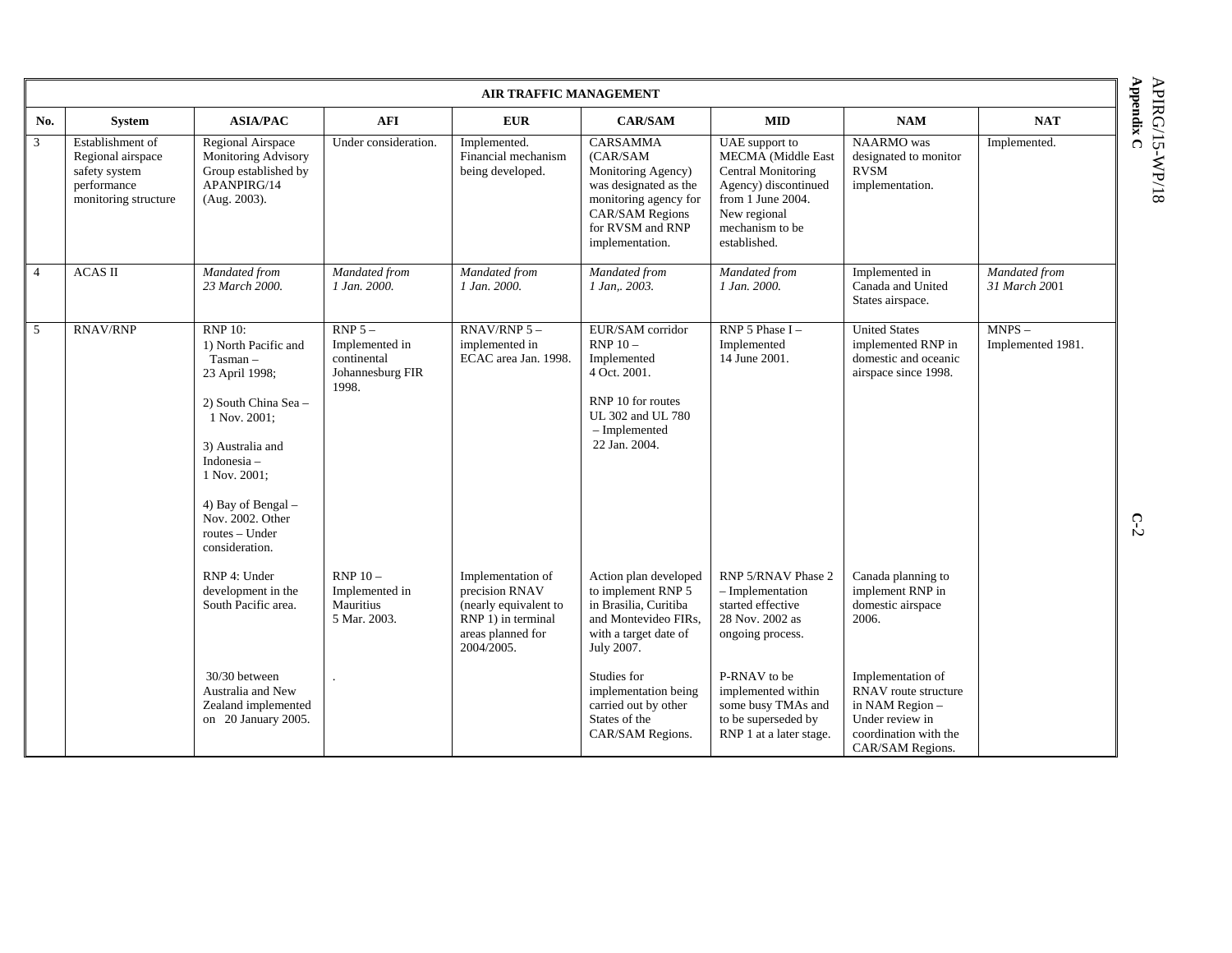|     |                                                                                                                             |                                                                                                                                                                             |                                                                                                                                                          | <b>COMMUNICATION</b>                                                                                                                |                                                                                                                                                                                 |                                                                                                                                    |                                                                                                                                                                                                  |                                                                                                                                     |
|-----|-----------------------------------------------------------------------------------------------------------------------------|-----------------------------------------------------------------------------------------------------------------------------------------------------------------------------|----------------------------------------------------------------------------------------------------------------------------------------------------------|-------------------------------------------------------------------------------------------------------------------------------------|---------------------------------------------------------------------------------------------------------------------------------------------------------------------------------|------------------------------------------------------------------------------------------------------------------------------------|--------------------------------------------------------------------------------------------------------------------------------------------------------------------------------------------------|-------------------------------------------------------------------------------------------------------------------------------------|
| No. | <b>System</b>                                                                                                               | <b>ASIA/PAC</b>                                                                                                                                                             | <b>AFI</b>                                                                                                                                               | <b>EUR</b>                                                                                                                          | <b>CAR/SAM</b>                                                                                                                                                                  | <b>MID</b>                                                                                                                         | <b>NAM</b>                                                                                                                                                                                       | <b>NAT</b>                                                                                                                          |
|     | <b>ATN</b><br>(subnetworks,<br>end-systems and<br>intermediate<br>systems and<br>applications such<br>as AMHS and<br>AIDC). | ATN transition plan<br>developed with a target<br>date of 2005 for<br>ground-ground<br>application, namely<br>ATN router and<br>AMHS.                                       | $ATN$ implementation $-$<br>Under study.<br>Focus is more on<br>improving current<br>circuits with long-term<br>plans for migrating to<br>AMHS and AIDC. | ATN transition<br>planning deferred until<br>operational<br>requirements<br>established.<br>Preoperational trials<br>- In progress. | ATN transition plan<br>- Under review.                                                                                                                                          | <b>Current AFTN circuits</b><br>being improved for<br>transition to ATN.                                                           | ATN transition plan<br>developed with focus<br>on ground-ground<br>applications. Test,<br>development and<br>validation phases<br>completed.<br>Operational<br>implementation<br>- Under review. | Investigation of<br>operational ATN data<br>link scenarios in<br>Region, with focus on<br>air-ground applications<br>- In progress. |
|     |                                                                                                                             | <b>AFTN-based AIDC</b><br>procedure implemented<br>by some States.<br><b>Interface Control</b><br>Document (ICD) for<br><b>AIDC</b> Version 2<br>adopted by<br>APANPIRG/14. |                                                                                                                                                          | Link 2000 programme<br>will gradually<br>introduce operational<br>applications over<br>A-G ATN on VDL2<br>from 2003 to 2010.        | With upgrade of CAR<br>digital networks and<br><b>REDDIG</b><br>implementation (SAM<br>Digital Network) in<br>2003, implementation<br>of AMHS and AIDC<br>would be facilitated. | Guiding principles<br>being prepared for<br>ground-ground<br>applications, namely<br>AMHS and AIDC.                                |                                                                                                                                                                                                  |                                                                                                                                     |
|     |                                                                                                                             | <b>AMHS</b> tests<br>progressing.<br><b>First ATN Link</b><br>established between<br>Bangkok and Hong<br>Kong on 15 June 2004.                                              |                                                                                                                                                          |                                                                                                                                     |                                                                                                                                                                                 | Pending availability of<br>ATN infrastructure.<br>some States are<br>considering<br>implementing AFTN-<br>based AIDC<br>procedure. |                                                                                                                                                                                                  |                                                                                                                                     |
|     |                                                                                                                             | Several interface<br>control documents<br>(ICDs) developed to<br>ensure harmonization<br>and to facilitate the<br>implementation.                                           |                                                                                                                                                          | A comprehensive<br>CIDIN network<br>operates within the<br>AFTN infrastructure.                                                     |                                                                                                                                                                                 | Document on ICD for<br><b>AIDC</b><br>- Under development.                                                                         |                                                                                                                                                                                                  |                                                                                                                                     |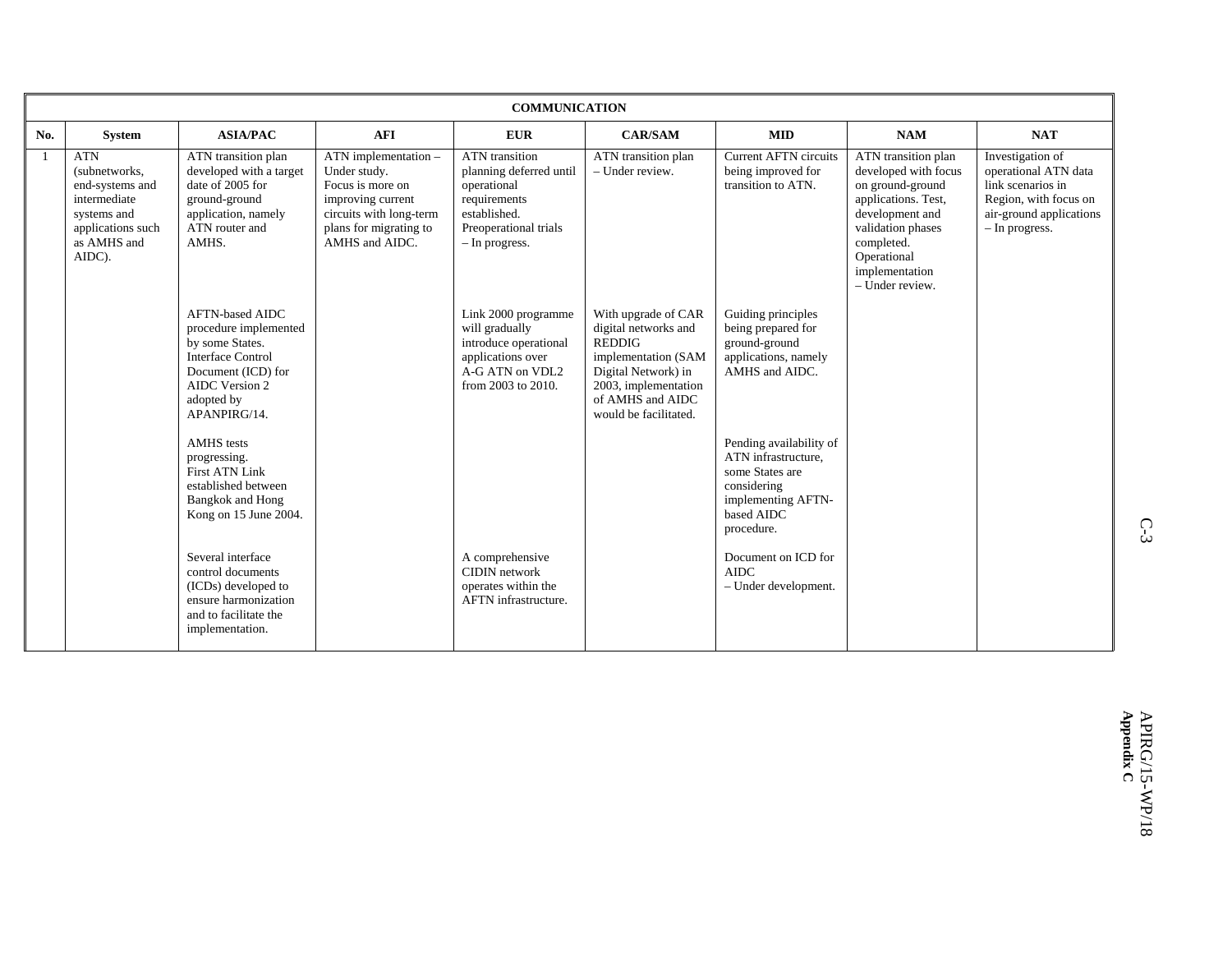|               | Appendix<br><b>COMMUNICATION</b>                            |                                                                                                                                                                 |                                                                                                                                                    |                                                                                                                        |                                                                                                                                                                                                                                                  |                                                                                                                                                                                                          |                                                                                                            |                                                                                                                                                                                |  |  |
|---------------|-------------------------------------------------------------|-----------------------------------------------------------------------------------------------------------------------------------------------------------------|----------------------------------------------------------------------------------------------------------------------------------------------------|------------------------------------------------------------------------------------------------------------------------|--------------------------------------------------------------------------------------------------------------------------------------------------------------------------------------------------------------------------------------------------|----------------------------------------------------------------------------------------------------------------------------------------------------------------------------------------------------------|------------------------------------------------------------------------------------------------------------|--------------------------------------------------------------------------------------------------------------------------------------------------------------------------------|--|--|
| No.           | System                                                      | <b>ASIA/PAC</b>                                                                                                                                                 | <b>AFI</b>                                                                                                                                         | <b>EUR</b>                                                                                                             | <b>CAR/SAM</b>                                                                                                                                                                                                                                   | <b>MID</b>                                                                                                                                                                                               | <b>NAM</b>                                                                                                 | <b>NAT</b>                                                                                                                                                                     |  |  |
| 2             | Air-ground<br>communication<br>infrastructure               | Further improvements<br>made in VHF voice in<br>continental and<br>terminal areas. VHF<br>data link used for<br>D-ATIS, D-VOLMET<br>and CPDLC.                  | VHF voice provided in<br>terminal areas.                                                                                                           | Implementation of air-<br>ground data link<br>services planned for<br>2002-2007.                                       | VHF voice provided<br>in continental and<br>terminal areas.<br>HF voice provided in<br>oceanic areas.<br>VHF/AMS have been<br>improved.                                                                                                          | VHF voice provided<br>in continental and<br>terminal areas. VDL<br>being studied.                                                                                                                        | VDL Mode 2, HFDL<br>and AMSS<br>implementation<br>planned to support<br>CPDLC applications<br>$-$ Ongoing. | HF is main<br>communication, and<br>already saturated with<br>difficulty of obtaining<br>additional frequencies.<br>Use of SATCOM voice<br>for routine ATS being<br>evaluated. |  |  |
|               |                                                             | AMSS data (for ADS<br>and CPDLC using<br>FANS-1/A) used in<br>oceanic and remote<br>areas; AMSS voice<br>used for non-routine &<br>emergency<br>communications. | <b>Extension of VHF</b><br>coverage to en-route<br>areas<br>- In progress in several<br>FIR <sub>s</sub> .                                         | Horizontal expansion<br>of 8.33 kHz channel<br>spacing from 7 to 29<br><b>States</b><br>- Implemented<br>31 Oct. 2002. | Several States are<br>implementing VDL<br>Mode 2 to support<br>CPDLC and D-ATIS.                                                                                                                                                                 | AMSS for data and<br>voice in oceanic and<br>remote areas used.                                                                                                                                          |                                                                                                            | Trials to use CPDLC<br>based on FANS-1/A for<br>routine<br>communications being<br>carried out.                                                                                |  |  |
|               |                                                             | SSR Mode S data link<br>for high-density<br>airspace being planned.                                                                                             | HF voice provided in<br>most of FIRs. CPDLC<br>based on FANS-1/A<br>being used.                                                                    | Vertical expansion of<br>8.33 kHz channel<br>spacing from FL 245<br>to FL 195 planned for<br>2006.                     | Trials on HFDL are<br>being conducted.                                                                                                                                                                                                           | SSR Mode S data link<br>for high-density<br>airspace being<br>considered.                                                                                                                                |                                                                                                            |                                                                                                                                                                                |  |  |
| $\mathcal{E}$ | Ground-ground<br>digital<br>communication<br>infrastructure | Some States have<br>implemented digital<br>networks.                                                                                                            | 3 major satellite<br>networks provided in<br>States of the Region,<br>namely AFISNET,<br>SADC and CAFSAT.                                          | Many States upgraded<br>to digital networks.                                                                           | Number of digital<br>networks implemented<br>in the Regions.<br>Additional<br>interconnectivity<br>points for regional and<br>interregional digital<br>networks being<br>implemented with aim<br>of achieving<br>harmonized digital<br>platform. | Establishment of<br>regional satellite-<br>based digital network<br>- Under consideration.<br>The Feasibility study<br>of the MID VSAT<br>being updated and<br>final document will be<br>ready Dec.2004. | CAN/MEX/USA<br>States have<br>implemented digital<br>ground-ground<br>networks.                            | Well developed. Many<br>States upgraded to<br>digital networks.                                                                                                                |  |  |
|               |                                                             | Other States also<br>considering upgrading<br>their networks.                                                                                                   | Another satellite<br>network (NAFISAT)<br>being developed for<br>AFI northeast Region.<br>Consolidation of these<br>networks being<br>implemented. |                                                                                                                        |                                                                                                                                                                                                                                                  |                                                                                                                                                                                                          |                                                                                                            |                                                                                                                                                                                |  |  |

**APIRG/15-WP/18** APIRG/15-WP/18 **ndix C** 

**C**-4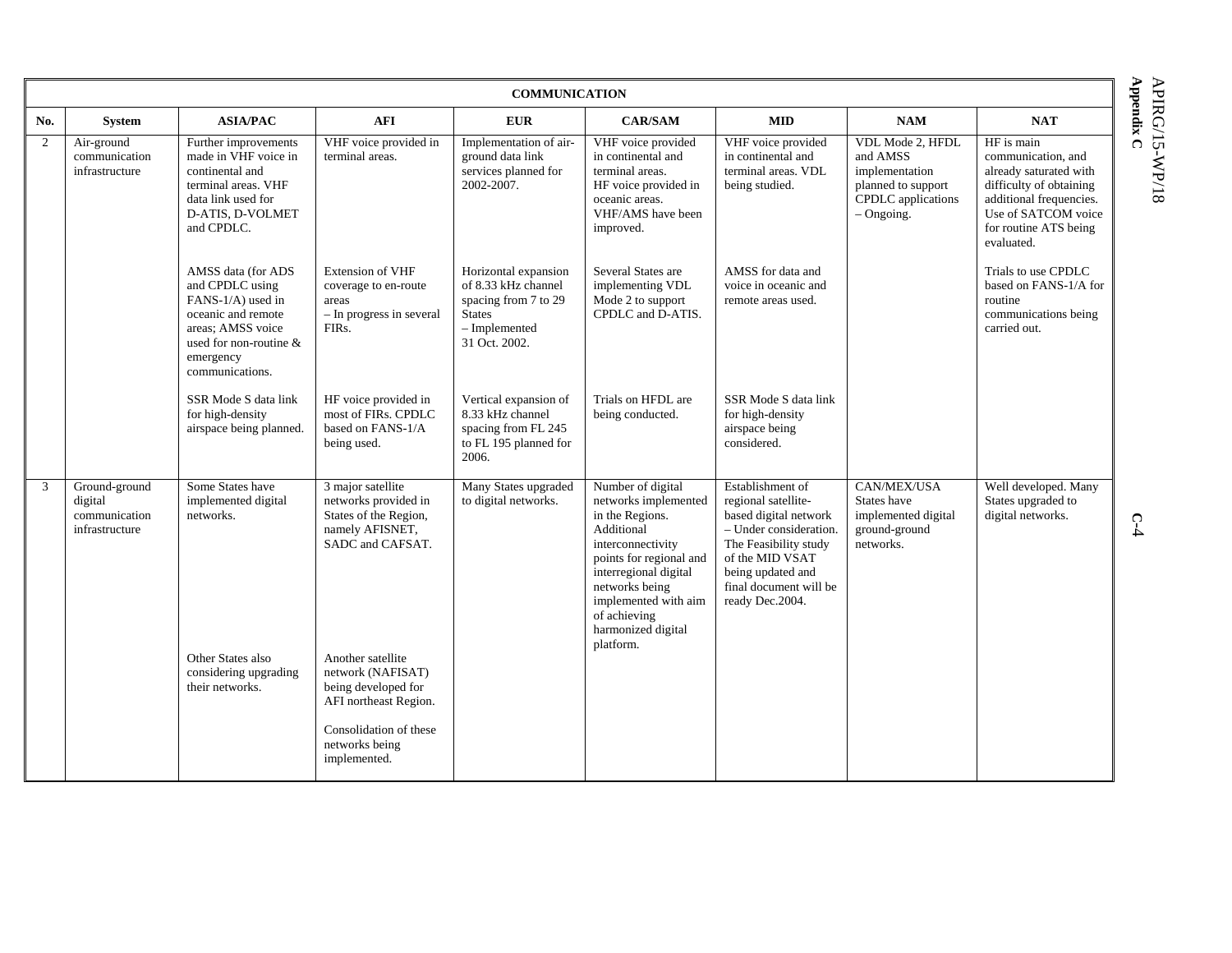|              |               |                                                                                                                                                                                                                                                                                                                      |                                                                                                                                                                                                                 | <b>NAVIGATION</b>                                                                                                                                                         |                                                                                                                                                                                                                                                                                               |                                                                                                         |                                                                                                                                                                               |                                           |
|--------------|---------------|----------------------------------------------------------------------------------------------------------------------------------------------------------------------------------------------------------------------------------------------------------------------------------------------------------------------|-----------------------------------------------------------------------------------------------------------------------------------------------------------------------------------------------------------------|---------------------------------------------------------------------------------------------------------------------------------------------------------------------------|-----------------------------------------------------------------------------------------------------------------------------------------------------------------------------------------------------------------------------------------------------------------------------------------------|---------------------------------------------------------------------------------------------------------|-------------------------------------------------------------------------------------------------------------------------------------------------------------------------------|-------------------------------------------|
| No.          | <b>System</b> | <b>ASIA/PAC</b>                                                                                                                                                                                                                                                                                                      | <b>AFI</b>                                                                                                                                                                                                      | <b>EUR</b>                                                                                                                                                                | <b>CAR/SAM</b>                                                                                                                                                                                                                                                                                | <b>MID</b>                                                                                              | <b>NAM</b>                                                                                                                                                                    | <b>NAT</b>                                |
| $\mathbf{1}$ | <b>GNSS</b>   | Transition to WGS-84<br>- Nearing completion                                                                                                                                                                                                                                                                         | Transition to<br><b>WGS-84</b><br>- In progress.                                                                                                                                                                | Transition to WGS-84<br>- Ongoing.                                                                                                                                        | Considerable progress<br>achieved for WGS-84<br>implementation.                                                                                                                                                                                                                               | Transition to WGS-84<br>- In progress.                                                                  | Transition to<br>WGS-84 completed<br>in Canada and<br><b>United States;</b><br>$Mexico$ – In progress.                                                                        | Transition to<br>WGS-84 completed.        |
|              |               | <b>Strategy for GNSS</b><br>implementation<br>updated and adopted.<br>Checklist to assist<br><b>GNSS</b><br>implementation,<br>developed by<br>APANPIRG, used by<br>States for<br>implementation.                                                                                                                    | <b>GNSS</b> strategy<br>adopted.                                                                                                                                                                                | Launching "Galileo",<br>a new constellation of<br>navigation satellites,<br>decided by the<br>European Council<br>26 Mar. 2002 with<br>full operation<br>capability 2008. | Strategy for<br>implementation of<br>GNSS adopted.                                                                                                                                                                                                                                            | Strategy for<br>implementation of<br>GNSS adopted.                                                      | GNSS/GPS strategy<br>adopted for NPA and<br>APV.                                                                                                                              |                                           |
|              |               | Satellite-based<br>augmentation system<br>(MSAS) being<br>developed with a<br>target date of<br>commissioning with<br>1 satellite in 2004 and<br>2 satellites in 2006.<br>Technology<br>Demonstration<br>System (TDS) of<br>GANGAN in India<br>will be completed by<br>mid-2006, and target<br>date for FOC is 2008. | SBAS test bed in<br>cooperation with<br><b>EGNOS</b><br>implemented.                                                                                                                                            | Satellite-based<br>augmentation system<br>(EGNOS) being<br>developed with a<br>target date of<br>commissioning 2005.                                                      | SBAS test bed in<br>cooperation with<br>EGNOS and WAAS<br>are being developed.<br>Preoperational model<br>of SBAS - Under<br>study as a basis for the<br>future operational<br>system.<br>Ionospheric model<br>- Under study in order<br>to apply the NPA<br>Operation with SBAS<br>test bed. | SBAS test bed. in<br>cooperation with<br>EGNOS, carried out.<br>SBAS test bed based<br>on WAAS planned. | SBAS based on<br><b>United States-wide</b><br>area augmentation<br>system (WAAS)<br>commissioned<br>10 July 2003 for<br>initial operating<br>capability.                      |                                           |
|              |               |                                                                                                                                                                                                                                                                                                                      | Development of<br>harmonized<br><b>GNSS/NPA</b><br>procedures for SADC<br><b>States</b><br>- Completed<br>Dec. 2001, and for<br><b>ASECNA States</b><br>2002.<br>Plans for other FIRs -<br>Under consideration. |                                                                                                                                                                           | Several CAR States/<br>Territories have<br>implemented<br>GNSS/GPS NPA.                                                                                                                                                                                                                       |                                                                                                         | GNSS approach<br>implementation<br>programme initiated<br>by all 3 States; GNSS<br>augmentation system<br>agreements<br>completed for future<br>expansion of GNSS<br>concept. |                                           |
|              |               | GNSS is used for<br>oceanic and remote<br>continental areas for<br>en-route operations<br>and NPA as<br>supplemental means.                                                                                                                                                                                          | GNSS being used for<br>oceanic and<br>continental en-route<br>operations.                                                                                                                                       | GNSS is being used<br>for continental<br>en-route operations.                                                                                                             | GNSS being used for<br>oceanic and<br>continental en-route<br>operations.                                                                                                                                                                                                                     | GNSS being used for<br>continental en-route<br>and NPA operations.                                      | GNSS being used for<br>oceanic and<br>continental en-route<br>operations.                                                                                                     | GNSS being used for<br>oceanic operations |

C-5<br>C-5  $C$ -5

**Appendix**  APIRG/15-WP/18 **C**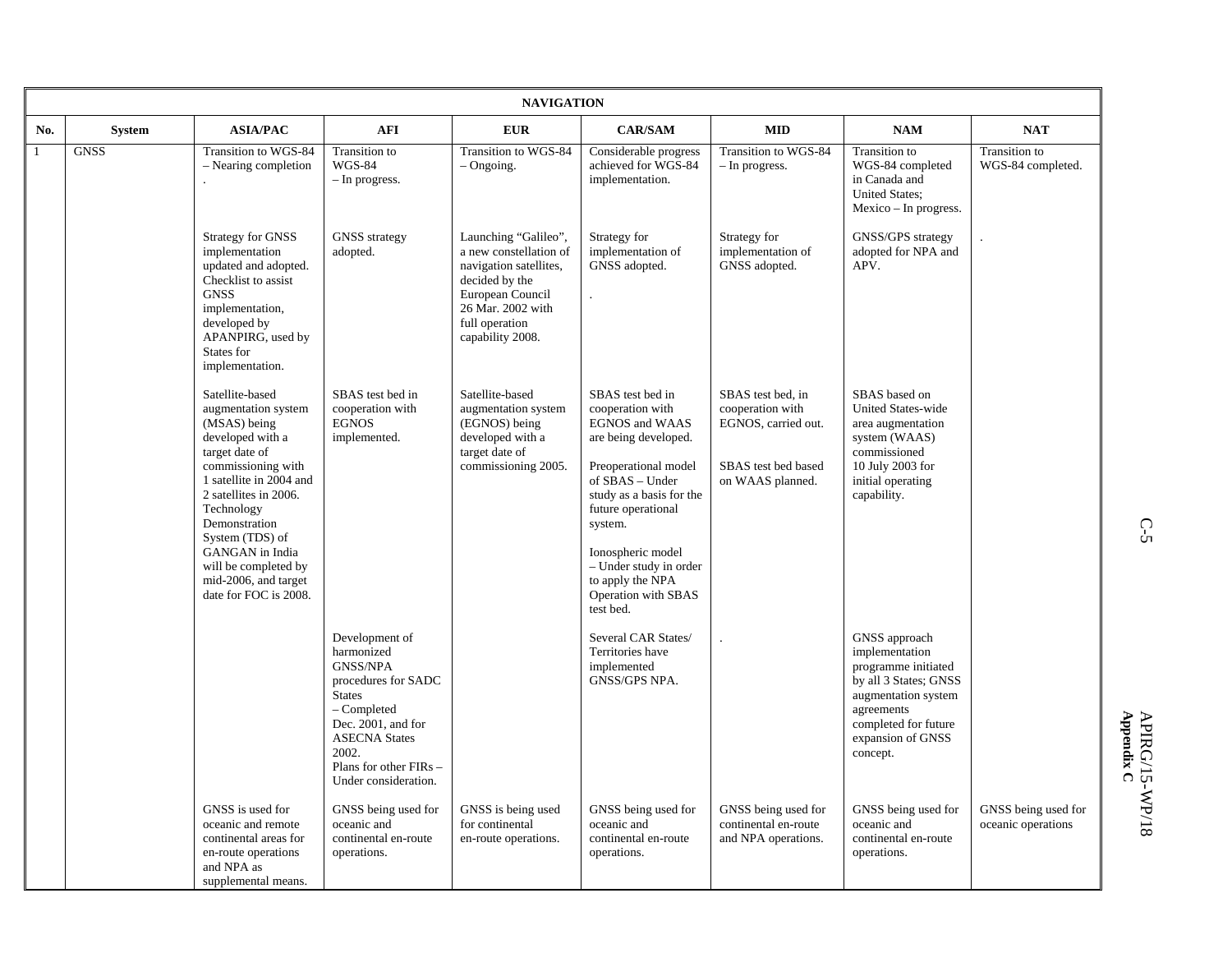|                |                                 |                                                                                        |                                                                                                  | <b>SURVEILLANCE</b>                                                                                                                                                                |                                                                                                              |                                                                                        |                                                                                                                                                        |                                                                                                                   |
|----------------|---------------------------------|----------------------------------------------------------------------------------------|--------------------------------------------------------------------------------------------------|------------------------------------------------------------------------------------------------------------------------------------------------------------------------------------|--------------------------------------------------------------------------------------------------------------|----------------------------------------------------------------------------------------|--------------------------------------------------------------------------------------------------------------------------------------------------------|-------------------------------------------------------------------------------------------------------------------|
| No.            | System                          | <b>ASIA/PAC</b>                                                                        | AFI                                                                                              | <b>EUR</b>                                                                                                                                                                         | <b>CAR/SAM</b>                                                                                               | <b>MID</b>                                                                             | <b>NAM</b>                                                                                                                                             | <b>NAT</b>                                                                                                        |
| $\overline{1}$ | SSR Modes A/C and<br>SSR Mode S | Currently, SSR<br>Modes A/C<br>employed.                                               | Surveillance in most<br>FIRs is through pilot<br>voice position<br>reporting.                    | Currently, SSR<br>Modes A/C<br>employed.                                                                                                                                           | Currently, SSR Modes<br>A/C employed.                                                                        | Region well covered<br>by radars (PSR/SSR<br>Mode A/C).                                | Substantial<br>improvements<br>achieved in en-route<br>area with upgrading<br>of radar systems. In                                                     | Surveillance in most<br>of NAT Region is via<br>position reports using<br>HF voice approx.<br>every 10 degrees of |
|                |                                 |                                                                                        |                                                                                                  |                                                                                                                                                                                    | ORCAM system is<br>implemented.                                                                              |                                                                                        | areas of Gulf of<br>Mexico & Northern<br>Canada, surveillance<br>restricted to position<br>reports sent by pilots<br>via air-ground<br>communications. | longitude.                                                                                                        |
|                |                                 |                                                                                        | En-route aeronautical<br>surveillance plan with<br>SSR requirements<br>included in AFI<br>FASID. | ORCAM code<br>management extended<br>to entire Region.                                                                                                                             | Established use of<br><b>ASTERIX</b> protocol<br>for SSR data sharing.                                       |                                                                                        |                                                                                                                                                        |                                                                                                                   |
|                |                                 | SSR Mode S<br>- Implemented in<br>some terminal areas<br>and high-density<br>en-route. | PSR and SSR Mode<br>$A/C$ employed in<br>some busy terminals<br>and for en-route<br>operations.  | SSR Mode S in some<br>terminal areas and<br>high-density en-route<br>planned for<br>implementation:<br>@ basic Mode S in<br>2003 to 2005;<br>@ enhanced Mode S<br>in 2005 to 2007. | Implementation of<br>SSR Mode S in some<br>terminal areas and<br>high-density en-route<br>$areas - Ongoing.$ | SSR Mode S planned<br>for some terminal and<br>high-density en-route<br>areas in 2006. | Agreement reached<br>between Canada.<br>Mexico and United<br>States to implement<br>SSR Mode S.                                                        |                                                                                                                   |

L

**Appe** APIRG/15-WP/18 **ndix C**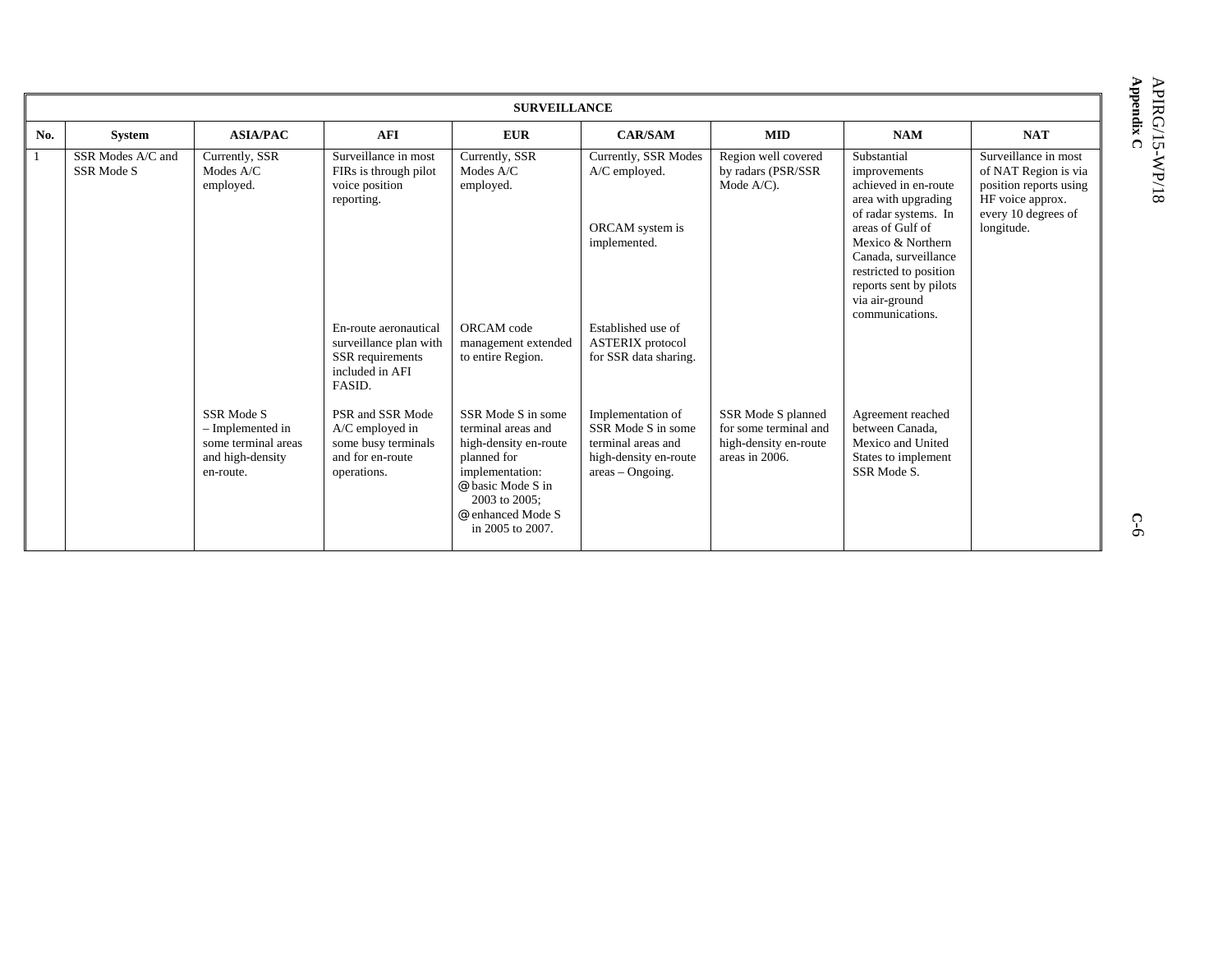|     |               |                                                                                                                                                                                                                                                                                                                                                                                                              |                                                                                                                                                               | <b>SURVEILLANCE</b>                                   |                                                                                                                                |                                                                                                                                                                       |                                                                                                                                        |                                                                                                                                                                                                                                                                            |
|-----|---------------|--------------------------------------------------------------------------------------------------------------------------------------------------------------------------------------------------------------------------------------------------------------------------------------------------------------------------------------------------------------------------------------------------------------|---------------------------------------------------------------------------------------------------------------------------------------------------------------|-------------------------------------------------------|--------------------------------------------------------------------------------------------------------------------------------|-----------------------------------------------------------------------------------------------------------------------------------------------------------------------|----------------------------------------------------------------------------------------------------------------------------------------|----------------------------------------------------------------------------------------------------------------------------------------------------------------------------------------------------------------------------------------------------------------------------|
| No. | <b>System</b> | <b>ASIA/PAC</b>                                                                                                                                                                                                                                                                                                                                                                                              | <b>AFI</b>                                                                                                                                                    | <b>EUR</b>                                            | <b>CAR/SAM</b>                                                                                                                 | <b>MID</b>                                                                                                                                                            | <b>NAM</b>                                                                                                                             | <b>NAT</b>                                                                                                                                                                                                                                                                 |
| 2   | ADS           | <b>ADS/CPDLC</b> services<br>(using FANS- $1/A$ )<br>operational in PAC<br>Region. Operational<br>trials being<br>established for<br>Southeast & West<br>Asian Region.<br>APANPIRG/15<br>agreed the use of<br>FANS 1/A Operations<br>Manual (FOM) by<br>States as the basis for<br>ADS and CPDLC<br>operations in<br>conjunction with<br>Annex 10 Vol. II,<br>PANS/ATM and<br>regional guidance<br>material. | ADS will be used for<br>low-density, remote<br>and oceanic airspace<br>as well as outside<br>SSR coverage.<br>ADS trials<br>$-$ In progress in SAT<br>Region. | ADS will be used in<br>some parts of the<br>Region.   | ADS will be used<br>initially for oceanic<br>airspace and, later, in<br>remote areas.                                          | ADS will be used<br>initially for oceanic<br>airspace and, later, in<br>remote areas and<br>possibly, in 2006, as<br>backup to SSR in high-<br>density traffic areas. | ADS will be used in<br>oceanic or remote<br>areas; however,<br>further review needed<br>for continental<br>domestic airspace<br>areas. | To improve<br>surveillance, the<br>regional plan specifies<br>ADS over the ATN.<br>Meanwhile,<br>provisions have been<br>made to utilize<br>FANS-1/A-equipped<br>aircraft.<br>ADS and other data<br>link technologies<br>being used for<br>waypoint position<br>reporting. |
| 3   | $ADS-B$       | ADS-B deployment in<br>Australia initiated.<br>Trial in Hong Kong<br>China Japan and<br>Mongolia - In<br>progress.<br>1090 MHz ES<br>adopted for ADS-B<br>link for near term air-<br>ground surveillance<br>service.                                                                                                                                                                                         | To be determined.                                                                                                                                             | To be determined.                                     | $ADS-B$<br>implementation in<br>Mexico in progress.<br>Implementation plan<br>of ADS-B in<br>CAR/SAM Regions -<br>Under study. | To be determined.                                                                                                                                                     | Agreement reached<br>between Canada,<br>Mexico and United<br>States to implement<br>ADS-B from<br>Jan. 2007.                           | To be determined.                                                                                                                                                                                                                                                          |
|     |               | ADS-B air-ground<br>surveillance expected<br>to be implemented on<br>subregional basis<br>Jan. 2006.                                                                                                                                                                                                                                                                                                         |                                                                                                                                                               | Mode S squitter<br>related applications<br>from 2007. | Mode S extended<br>squitter as the data<br>link for near-term<br>$ADS-B$<br>implementation was<br>selected by States.          |                                                                                                                                                                       |                                                                                                                                        |                                                                                                                                                                                                                                                                            |

**Appendix**  APIRG/15-WP/18 **C**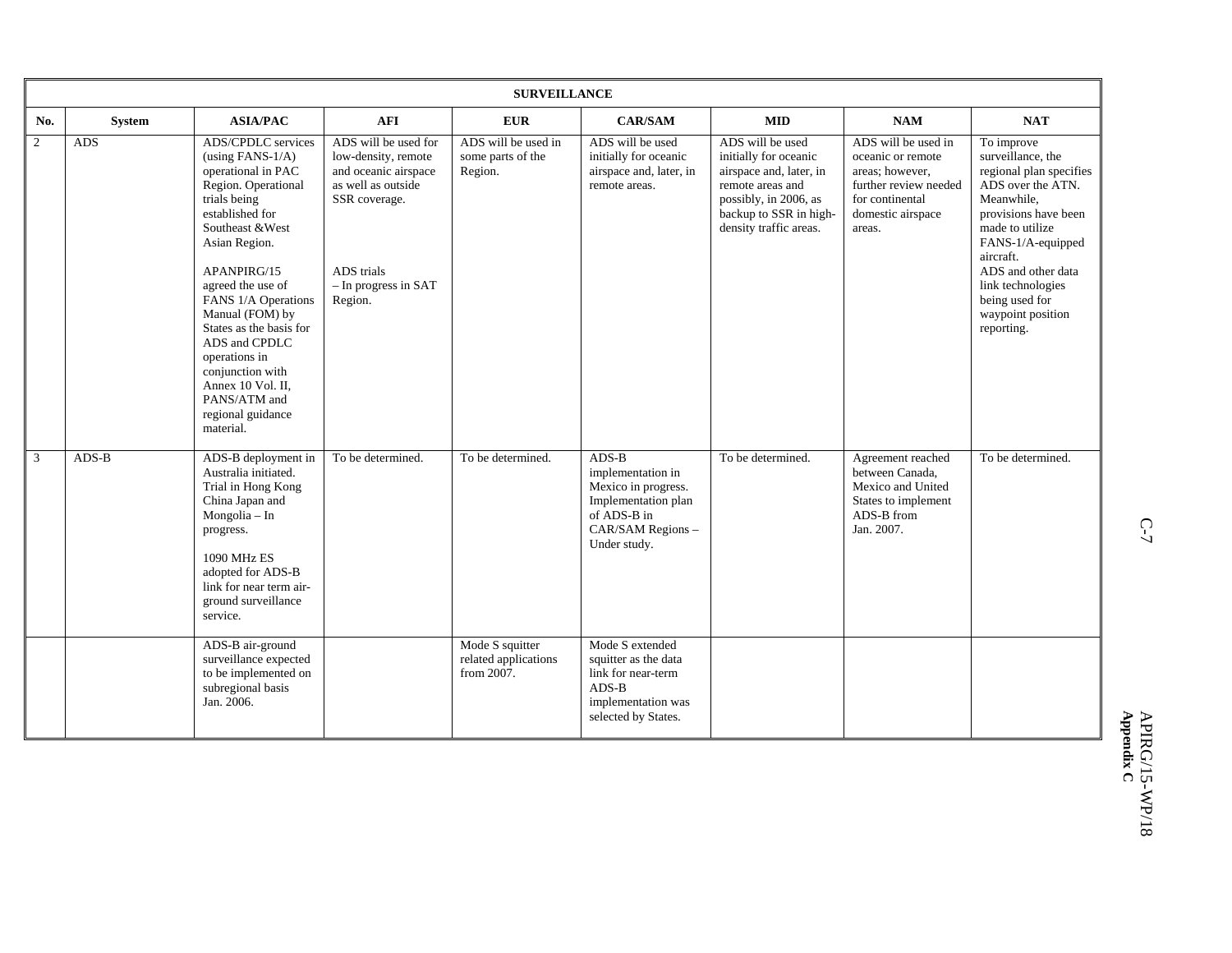|              |                                                                                                           |                                                                                                                                                                                             |                                      | <b>RELATED ISSUES</b>                                                    |                                                                                                                                      |                                                 |                                                             |                                                                                                  |
|--------------|-----------------------------------------------------------------------------------------------------------|---------------------------------------------------------------------------------------------------------------------------------------------------------------------------------------------|--------------------------------------|--------------------------------------------------------------------------|--------------------------------------------------------------------------------------------------------------------------------------|-------------------------------------------------|-------------------------------------------------------------|--------------------------------------------------------------------------------------------------|
| No.          | <b>System</b>                                                                                             | <b>ASIA/PAC</b>                                                                                                                                                                             | <b>AFI</b>                           | <b>EUR</b>                                                               | <b>CAR/SAM</b>                                                                                                                       | <b>MID</b>                                      | <b>NAM</b>                                                  | <b>NAT</b>                                                                                       |
| $\mathbf{1}$ | Transition from<br>current single volume<br>ANP to two volumes<br>Basic ANP and<br><b>FASID</b> documents | Material finalized and<br>published on website.<br>Document in final<br>preparation stage for<br>official publication.<br>Amendments continue<br>to be processed for<br>both ANP and FASID. | Material finalized and<br>published. | Material finalized and<br>published. Documents<br>being kept up-to-date. | Material finalized and<br>published. Documents<br>being kept up-to-date.                                                             | Material finalized and<br>awaiting publication. | Revision programme<br>proposed to update<br>FASID document. | Trial NAT Basic ANP<br>and FASID being<br>reviewed, and<br>scheduled to be<br>completed in 2005. |
| $\sqrt{2}$   | Development and<br>update of Regional<br>Plan for CNS/ATM<br>Systems                                      | Reviewed and updated.<br>New chapter on<br>meteorology included.                                                                                                                            | Reviewed and<br>updated.             | Reviewed and<br>updated.                                                 | Reviewed and<br>updated.<br>GREPECAS/12<br>approved ATM<br><b>Evolution Tables for</b><br>en-route and terminal<br>areas operations. | Reviewed and<br>updated.                        | Reviewed and<br>updated.                                    | New Plan being<br>developed.                                                                     |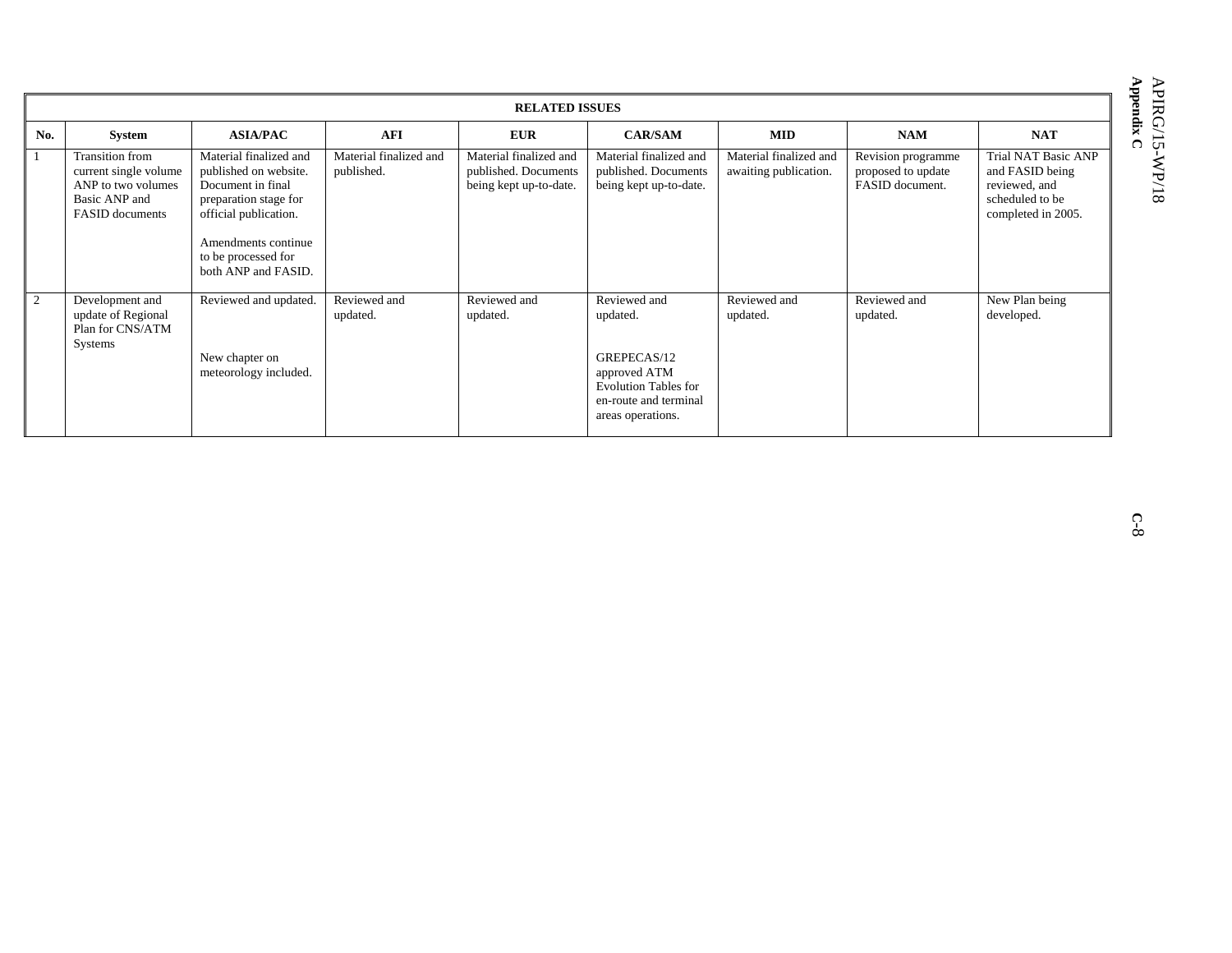|                |                                                                                                                              |                                                                                                             |                                                                                                 | <b>RELATED ISSUES</b>                                                                                                    |                                                                                                                 |                                                                                                 |                                                                                                                |                                                                                                                            |
|----------------|------------------------------------------------------------------------------------------------------------------------------|-------------------------------------------------------------------------------------------------------------|-------------------------------------------------------------------------------------------------|--------------------------------------------------------------------------------------------------------------------------|-----------------------------------------------------------------------------------------------------------------|-------------------------------------------------------------------------------------------------|----------------------------------------------------------------------------------------------------------------|----------------------------------------------------------------------------------------------------------------------------|
| No.            | <b>System</b>                                                                                                                | <b>ASIA/PAC</b>                                                                                             | <b>AFI</b>                                                                                      | <b>EUR</b>                                                                                                               | <b>CAR/SAM</b>                                                                                                  | <b>MID</b>                                                                                      | <b>NAM</b>                                                                                                     | <b>NAT</b>                                                                                                                 |
| $\mathfrak{Z}$ | Interregional groups<br>which coordinate and<br>ensure seamlessness<br>in implementation of<br>AN systems between<br>Regions | South-West Asia ATS<br><b>Coordination Group</b><br>(SWACG).                                                |                                                                                                 | South-West Asia ATS<br><b>Coordination Group</b><br>(SWACG).                                                             | Eastern Caribbean and<br>North East SAM<br>Implementation and<br>Coordination Group<br>(E-CAR/NESAM<br>$ICG$ ). | South-West Asia ATS<br>Coordination Group<br>(SWACG).                                           | CANADA/MEXICO/<br><b>USA CNS/ATM</b><br>Working Group.                                                         | Joint EUR and NAT<br>Regions data link<br>steering group<br>established to ensure<br>harmonized data link<br>requirements. |
|                |                                                                                                                              |                                                                                                             |                                                                                                 | Joint EUR and NAT<br>Regions data link<br>steering group<br>establish to ensure<br>harmonized data link<br>requirements. |                                                                                                                 |                                                                                                 |                                                                                                                |                                                                                                                            |
|                |                                                                                                                              | <b>Indian Ocean ATS</b><br>Co-ordinating Group<br>(IOACG).                                                  | Indian Ocean ATS<br>Co-ordinating Group<br>(IOACG).                                             |                                                                                                                          | Central American Air<br><b>Navigation Experts</b><br><b>Working Group</b><br>(CA/ANE/WG).                       |                                                                                                 |                                                                                                                |                                                                                                                            |
|                |                                                                                                                              | Europe/Asia Air<br><b>Routes Meeting</b><br>$(EAAR)$ .                                                      |                                                                                                 | Europe/Asia Air<br><b>Routes Meeting</b><br>$(EAAR)$ .                                                                   | Central Caribbean<br>Working Group<br>(C/CAR WG).                                                               |                                                                                                 |                                                                                                                |                                                                                                                            |
|                |                                                                                                                              |                                                                                                             | Informal interface<br>meetings between<br>EUR/MID and<br>EUR/AFI convened<br>from time to time. | Informal interface<br>meetings between<br>EUR/MID and<br>EUR/AFI convened<br>from time to time.                          | Eastern Caribbean<br><b>Working Group</b><br>(E/CAR WG).                                                        | Informal interface<br>meetings between<br>EUR/MID and<br>AFI/MID convened<br>from time to time. |                                                                                                                |                                                                                                                            |
|                |                                                                                                                              |                                                                                                             | South Atlantic<br>Coordination Group<br>$(SAT)$ .                                               | South Atlantic<br><b>Coordination Group</b><br>$(SAT)$ .                                                                 | South Atlantic<br>Coordination Group<br>$(SAT)$ .                                                               |                                                                                                 |                                                                                                                |                                                                                                                            |
|                |                                                                                                                              | Informal Trans-Asia,<br>Trans-Siberia and<br><b>Cross-Polar Routes</b><br><b>Steering Group</b><br>(ITAPS). |                                                                                                 | Informal Trans-Asia,<br>Trans-Siberia and<br><b>Cross-Polar Routes</b><br><b>Steering Group</b><br>(ITAPS).              |                                                                                                                 |                                                                                                 | Informal Trans-Asia,<br>Trans-Siberia and<br><b>Cross-Polar Routes</b><br><b>Steering Group</b><br>$(ITAPS)$ . |                                                                                                                            |

C-9 (1)  $C$ -9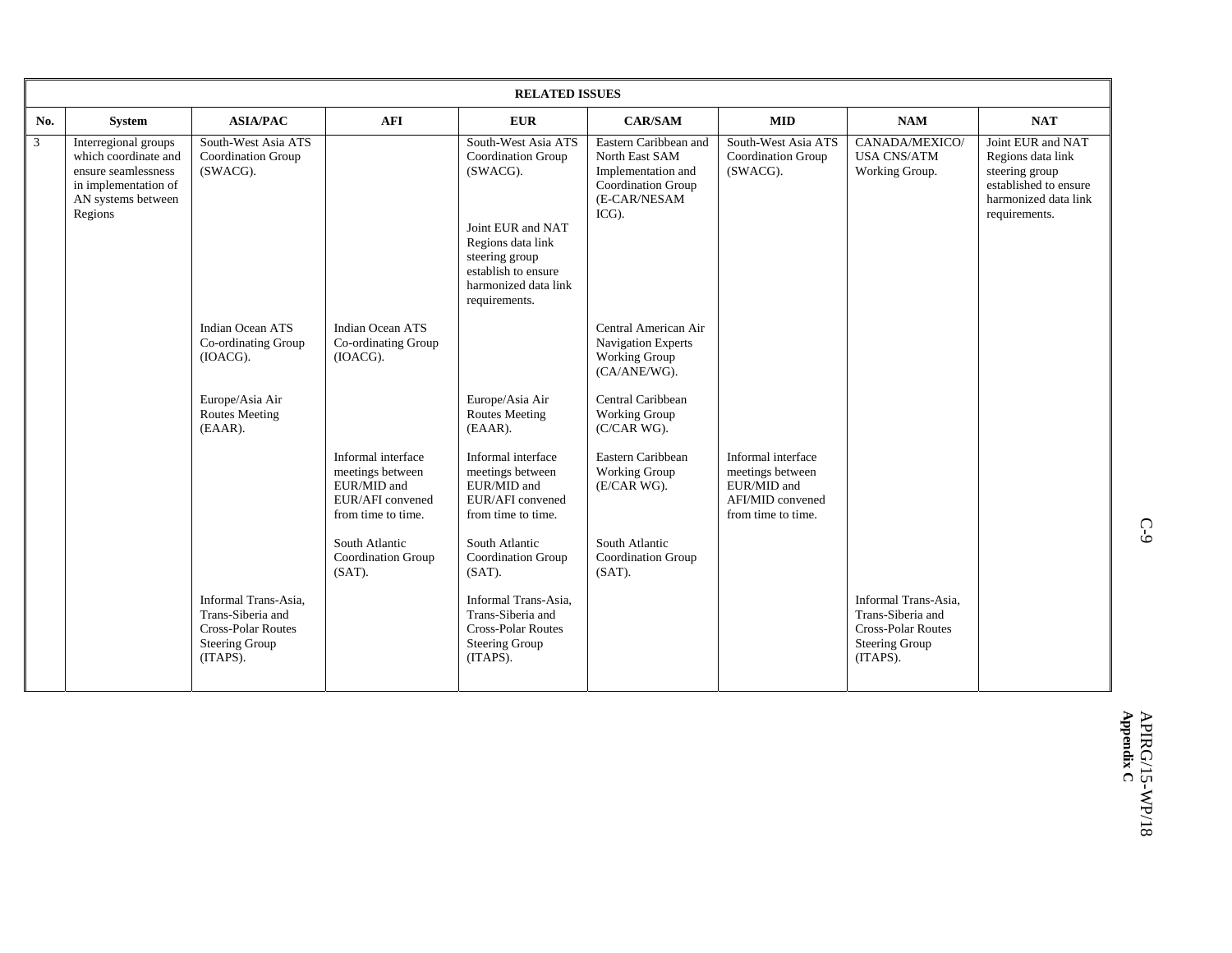**Appe** APIRG/15-WP/18 **ndix C** 

|                |                                                   |                                                                                                                                                                                 |                                                                                                                                                                                                                                                                                                                                              | <b>RELATED ISSUES</b>                                                                                                                                               |                                                                                                                                                                                                                                                                               |                                                                                                                                                                                |                                                                                                                                                            |                                                                                       |
|----------------|---------------------------------------------------|---------------------------------------------------------------------------------------------------------------------------------------------------------------------------------|----------------------------------------------------------------------------------------------------------------------------------------------------------------------------------------------------------------------------------------------------------------------------------------------------------------------------------------------|---------------------------------------------------------------------------------------------------------------------------------------------------------------------|-------------------------------------------------------------------------------------------------------------------------------------------------------------------------------------------------------------------------------------------------------------------------------|--------------------------------------------------------------------------------------------------------------------------------------------------------------------------------|------------------------------------------------------------------------------------------------------------------------------------------------------------|---------------------------------------------------------------------------------------|
| No.            | System                                            | <b>ASIA/PAC</b>                                                                                                                                                                 | <b>AFI</b>                                                                                                                                                                                                                                                                                                                                   | <b>EUR</b>                                                                                                                                                          | <b>CAR/SAM</b>                                                                                                                                                                                                                                                                | <b>MID</b>                                                                                                                                                                     | <b>NAM</b>                                                                                                                                                 | <b>NAT</b>                                                                            |
| $\overline{4}$ | Meteorological<br>component of<br>CNS/ATM systems |                                                                                                                                                                                 | Migration from T4 charts to WAFS forecasts in digital code forms (i.e. WMO BUFR and GRIB code forms) to be fully implemented by 1 July 2005.                                                                                                                                                                                                 |                                                                                                                                                                     |                                                                                                                                                                                                                                                                               |                                                                                                                                                                                |                                                                                                                                                            | Not an applicable<br>issue as it is being<br>addressed by States as<br>part of EANPG. |
|                |                                                   | A second workshop on<br>use of GRIB- &<br><b>BUFR-coded WAFS</b><br>data to be organized by<br><b>WAFC Provider</b><br>States, in coordination<br>with ICAO and WMO<br>in 2005. | Two workshops on use<br>of GRIB- & BUFR-<br>coded WAFS data<br>were organized by<br><b>WAFC Provider</b><br>States, in coordination<br>with ICAO and WMO<br>in 2002 and 2003.                                                                                                                                                                | Two workshops on<br>use of GRIB- &<br><b>BUFR-coded WAFS</b><br>data were organized<br>by WAFC Provider<br>States, in coordination<br>with ICAO and WMO<br>in 2003. | A workshops on use<br>of GRIB- & BUFR-<br>coded WAFS data for<br>Spanish speaking<br>States was organized<br>by WAFC Provider<br>States, in coordination<br>with ICAO and WMO<br>in 2004.<br>Similar workshop will<br>be organized for<br>English-speaking<br>States in 2005. | A workshop on use of<br><b>GRIB- &amp; BUFR-</b><br>coded WAFS data<br>was organized by<br><b>WAFC Provider</b><br>States, in<br>coordination with<br>ICAO and WMO in<br>2003. | A workshops on use<br>of GRIB- & BUFR-<br>coded WAFS data was<br>organized by WAFC<br>Provider States, in<br>coordination with<br>ICAO and WMO in<br>2004. | Not applicable.                                                                       |
|                |                                                   | Regions - Fully implemented.                                                                                                                                                    | Two world area forecast centres (WAFC London and Washington), nine volcanic ash advisory centres (VAAC Anchorage, Buenos Aires, Darwin, London, Montreal, Tokyo,<br>Toulouse, Washington and Wellington) and seven tropical cyclone advisory centres (TCAC Darwin, Honolulu, Miami, La Réunion, Nadi, New Delhi and Tokyo) to serve all ICAO |                                                                                                                                                                     |                                                                                                                                                                                                                                                                               |                                                                                                                                                                                |                                                                                                                                                            |                                                                                       |
|                |                                                   | D-VOLMET being<br>implemented by some<br>States. Trials on<br>meteorological data<br>downlink through ADS<br>being conducted.<br>New ATM                                        |                                                                                                                                                                                                                                                                                                                                              |                                                                                                                                                                     |                                                                                                                                                                                                                                                                               |                                                                                                                                                                                |                                                                                                                                                            |                                                                                       |
|                |                                                   | requirements for MET<br>services being studied<br>(MET/ATM Task<br>Force); MET/ATM<br>seminar planned for<br>2005                                                               |                                                                                                                                                                                                                                                                                                                                              |                                                                                                                                                                     |                                                                                                                                                                                                                                                                               |                                                                                                                                                                                |                                                                                                                                                            |                                                                                       |

4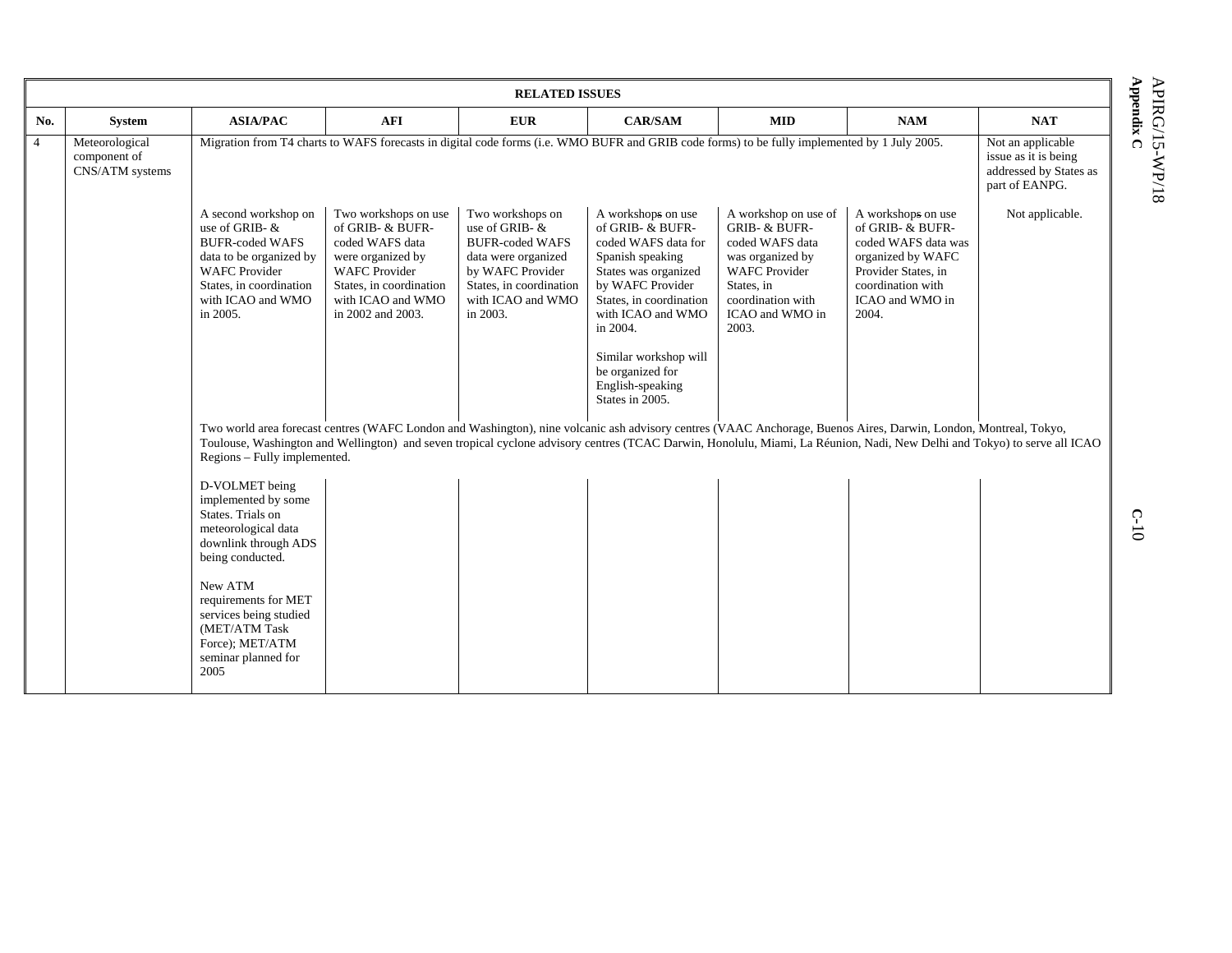|     |                           |                                                                                                                                                                                                                                                                                                                                                                             |                                                                                                                                                                                                                                                                                                                                                                                     | <b>RELATED ISSUES</b>                                   |                                                                                                                                                                                                                                                        |                                                                                                                             |            |                                                    |
|-----|---------------------------|-----------------------------------------------------------------------------------------------------------------------------------------------------------------------------------------------------------------------------------------------------------------------------------------------------------------------------------------------------------------------------|-------------------------------------------------------------------------------------------------------------------------------------------------------------------------------------------------------------------------------------------------------------------------------------------------------------------------------------------------------------------------------------|---------------------------------------------------------|--------------------------------------------------------------------------------------------------------------------------------------------------------------------------------------------------------------------------------------------------------|-----------------------------------------------------------------------------------------------------------------------------|------------|----------------------------------------------------|
| No. | System                    | <b>ASIA/PAC</b>                                                                                                                                                                                                                                                                                                                                                             | <b>AFI</b>                                                                                                                                                                                                                                                                                                                                                                          | <b>EUR</b>                                              | <b>CAR/SAM</b>                                                                                                                                                                                                                                         | <b>MID</b>                                                                                                                  | <b>NAM</b> | <b>NAT</b>                                         |
| 5   | Review of<br>deficiencies | Addressed as part of<br><b>APANPIRG</b> work<br>programme.<br>Dedicated task force<br>established to develop<br>appropriate<br>management tools.<br>APANPIRG/15<br>(Aug. 2004) developed<br>regional procedures for<br>identification,<br>assessment, reporting<br>and monitoring status<br>of air navigation<br>deficiencies as a<br>supplement to uniform<br>methodology. | Addressed as part of<br>APIRG work<br>programme. List of<br>deficiencies grouped<br>on basis of States, in<br>addition to<br>facility-wise. Various<br>COSCAPs also<br>addressing this issue.<br>Establishment of<br><b>Aviation Safety Board</b><br>- Under consideration.<br>Air navigation<br>infrastructure<br>enhancement team for<br>eastern and south<br>Africa established. | Addressed as part of<br><b>EANPG</b> work<br>programme. | Addressed as a part of<br><b>GREPECAS</b> work<br>programme.<br><b>Aviation Safety Board</b><br>established.<br>Adopted a regional<br>procedure including<br>last resort action to<br>resolve all types of<br>deficiencies in air<br>navigation field. | Addressed as part of<br>MIDANPIRG work<br>programme.<br>Dedicated Air<br>Navigation Safety<br>Working Group<br>established. |            | Addressed as part of<br>NAT SPG work<br>programme. |

 C-11  $C-11$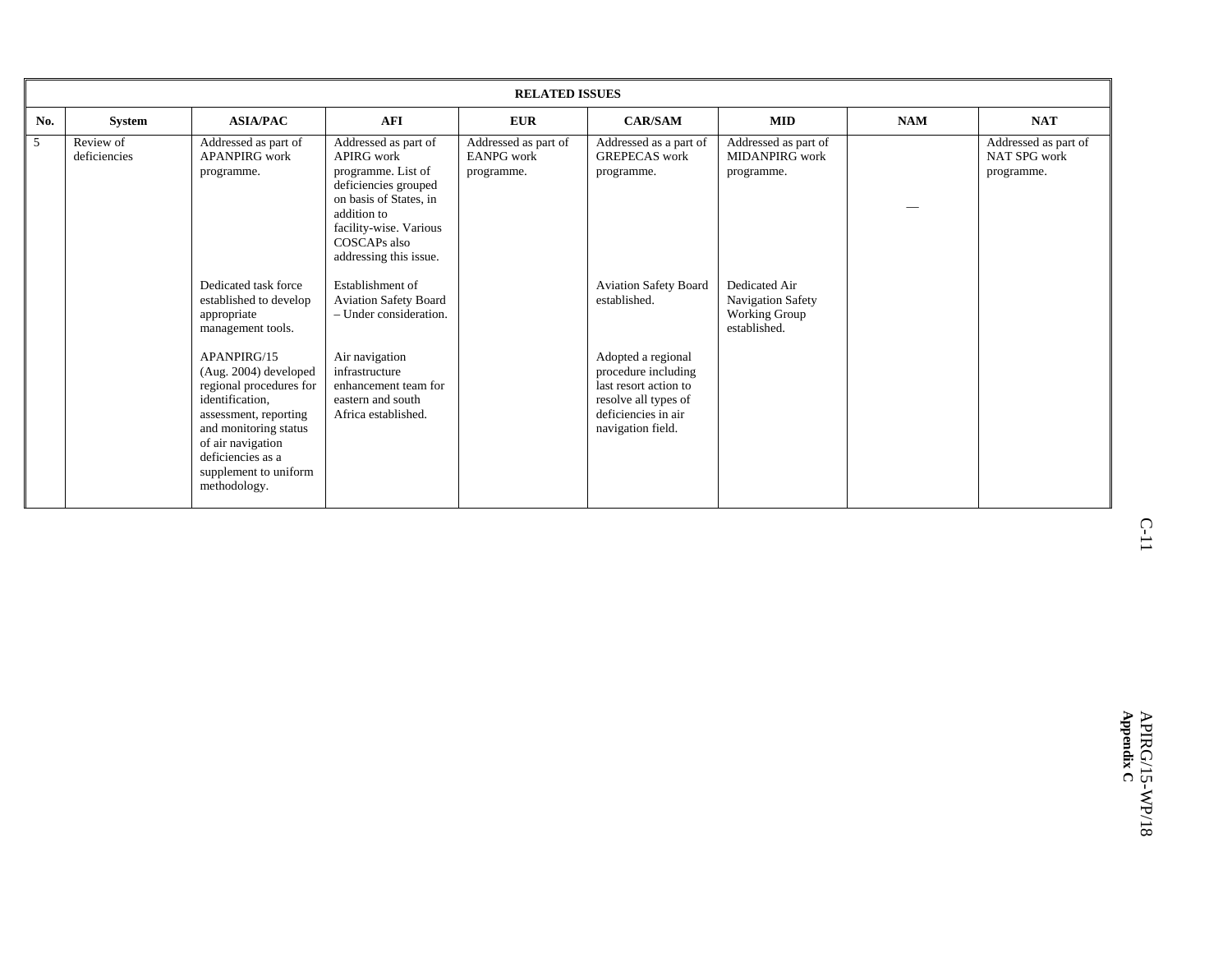|     |                    |                                                                               |                                                                                                                                                   | <b>RELATED ISSUES</b>                                                                                                                                            |                                                                                                                                                                                                                                                                                                                     |                                                                                                                                                                  |                                                                                                  |                                                                                                                         |          |
|-----|--------------------|-------------------------------------------------------------------------------|---------------------------------------------------------------------------------------------------------------------------------------------------|------------------------------------------------------------------------------------------------------------------------------------------------------------------|---------------------------------------------------------------------------------------------------------------------------------------------------------------------------------------------------------------------------------------------------------------------------------------------------------------------|------------------------------------------------------------------------------------------------------------------------------------------------------------------|--------------------------------------------------------------------------------------------------|-------------------------------------------------------------------------------------------------------------------------|----------|
| No. | System             | <b>ASIA/PAC</b>                                                               | <b>AFI</b>                                                                                                                                        | <b>EUR</b>                                                                                                                                                       | <b>CAR/SAM</b>                                                                                                                                                                                                                                                                                                      | <b>MID</b>                                                                                                                                                       | <b>NAM</b>                                                                                       | <b>NAT</b>                                                                                                              | Appendix |
| 6   | Specific to Region | Guidance material to<br>enhance AIS activities<br>within Region<br>developed. | New larger aeroplane<br>task force developed<br>strategy for future<br>work, including<br>evaluation of impact<br>on aerodromes in AFI<br>Region. | Focus on increasing<br>efficiency and<br>capacity at<br>international<br>aerodromes through<br>implementation of<br>safety and capacity<br>enhancing procedures. | Human resources and<br>training issues being<br>addressed.<br>Development of AIS<br><b>Quality Assurance</b><br>Programme and its<br>associated activities -<br>Being carried out.<br><b>ATS Quality</b><br>Management System<br><b>Guidance Documents</b><br>harmonized with<br>ISO 9001:000<br>developed/approved | Formulation of plan<br>for developing<br>regional training<br>capabilities in specific<br>training centres will<br>be addressed through<br>dedicated task force. | ICD established for<br>radar interoperability<br>between Canada,<br>Mexico and United<br>States. | Work initiated to<br>develop operational<br>and economic<br>performance indicators<br>for use throughout<br>NAT Region. | $\Omega$ |
|     |                    | AIS quality assurance<br>manual developed.                                    | Establishment of<br>appropriate body to<br>address regional<br>human resource and<br>training issues<br>- Under consideration.                    |                                                                                                                                                                  | by GREPECAS/12.<br><b>SAR Quality</b><br>Management System<br><b>Guidance Documents</b><br>in harmony with ISO<br>9001:2000<br>- Under development.<br>Steps to implement an<br>automated AIS system<br>- In progress.                                                                                              |                                                                                                                                                                  |                                                                                                  |                                                                                                                         | $C-12$   |

APIRG/15-WP/18 APIRG/15-WP/18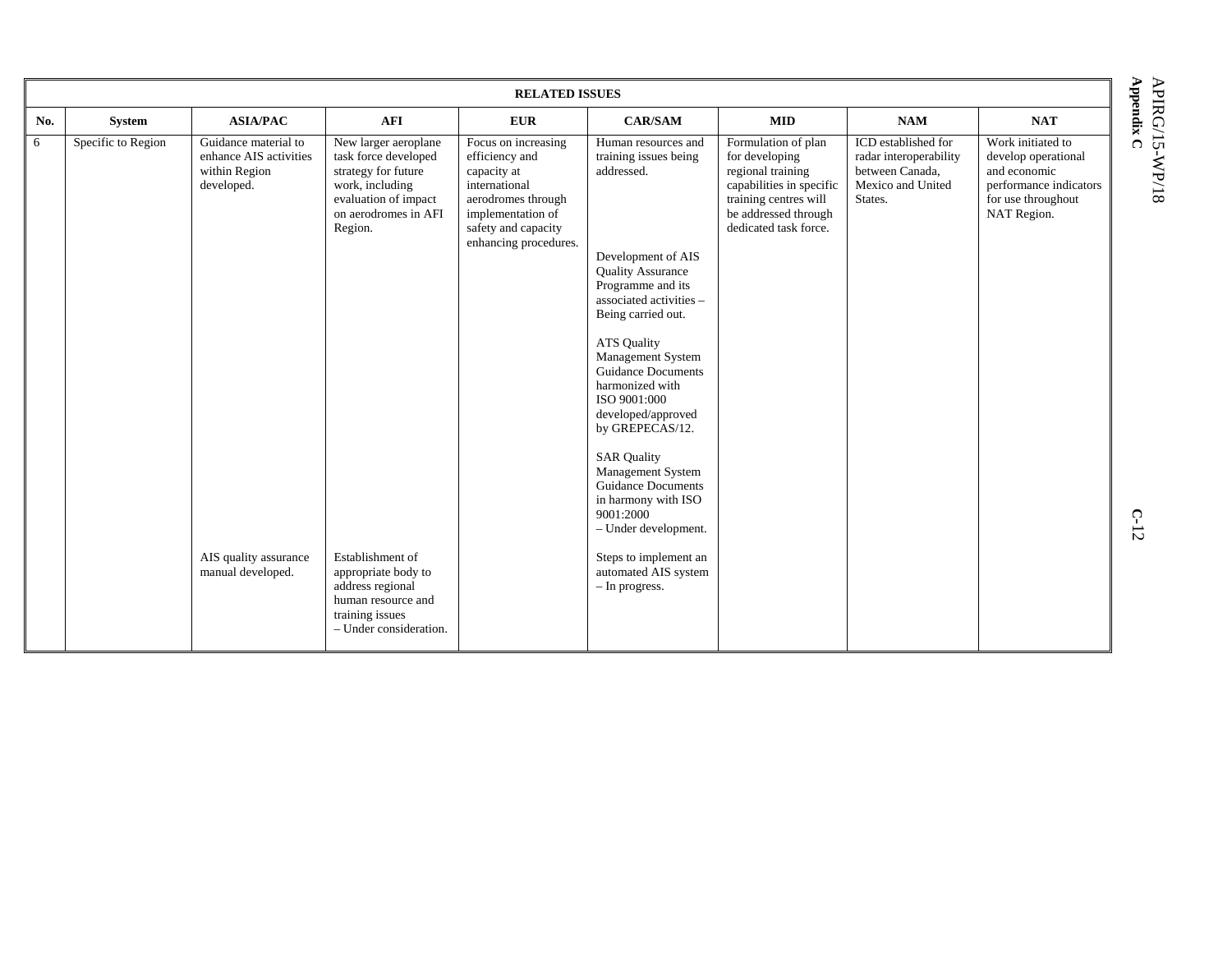|     |                                                                                             |                                                                                                 |                                                                                                                                                                          | ORGANIZATIONAL ISSUES                                                                                          |                                                                                                                                             |                                                                                                         |                                                   |            |
|-----|---------------------------------------------------------------------------------------------|-------------------------------------------------------------------------------------------------|--------------------------------------------------------------------------------------------------------------------------------------------------------------------------|----------------------------------------------------------------------------------------------------------------|---------------------------------------------------------------------------------------------------------------------------------------------|---------------------------------------------------------------------------------------------------------|---------------------------------------------------|------------|
| No. | <b>System</b>                                                                               | <b>ASIA/PAC</b>                                                                                 | <b>AFI</b>                                                                                                                                                               | <b>EUR</b>                                                                                                     | <b>CAR/SAM</b>                                                                                                                              | <b>MID</b>                                                                                              | <b>NAM</b>                                        | <b>NAT</b> |
|     | Establishment of<br>subregional<br>entities/groups to<br>provide air navigation<br>services | Advice provided to<br>States about benefits<br>of cooperative<br>arrangements and<br>mechanism. | Southern Africa<br>Development<br>Community (SADC).                                                                                                                      | European<br>Organization for the<br>Safety of Air<br>Navigation<br>(EUROCONTROL).                              | <b>Central American</b><br>Corporation for Air<br><b>Navigation Services</b><br>(COCESNA).                                                  | Europe-Middle East<br><b>Regional Coordination</b><br>Mechanism on Air<br>Traffic Management<br>(EMAC). | Subregional group<br>comprised of<br>CAN/MEX/USA. |            |
|     |                                                                                             |                                                                                                 | Agency for the Safety<br>of Air Navigation in<br>Africa and<br>Madagascar<br>(ASECNA).                                                                                   | Regional Air<br>Navigation Services<br>Development<br>Association (RADA).                                      | <b>SAM</b> Subregional<br>Group for Digital<br>Network (REDDIG).                                                                            |                                                                                                         |                                                   |            |
|     |                                                                                             |                                                                                                 | Common Market for<br>Eastern and Southern<br>Africa (COMESA).                                                                                                            | International<br>Organization<br>Information<br>Coordinating Council<br>on Air Navigation<br>Charges (IKSANO). | Eastern Caribbean<br>subregional group for<br>digital network<br>$(E-CAR)$ .                                                                |                                                                                                         |                                                   |            |
|     |                                                                                             |                                                                                                 | Roberts FIR<br>Organization<br>(Guinea, Liberia and<br>Sierra Leone).                                                                                                    | Central European Air<br><b>Traffic Services</b><br>(CEATS).                                                    | Central Caribbean<br>subregional group for<br>digital network<br>(MEVA).                                                                    |                                                                                                         |                                                   |            |
|     |                                                                                             |                                                                                                 |                                                                                                                                                                          | <b>Central Flow</b><br>Management Unit<br>(CFMU).                                                              | Trinidad and Tobago<br>provides ATS within<br>Piarco FIR that<br>embraces all the<br><b>States and Territories</b><br>of Eastern Caribbean. |                                                                                                         |                                                   |            |
|     |                                                                                             |                                                                                                 | Harmonization of<br>standards, procedures<br>and regulations being<br>implemented.<br>Establishment of<br>subregional safety<br>oversight facility<br>being implemented. | Maastricht ACC                                                                                                 |                                                                                                                                             |                                                                                                         |                                                   |            |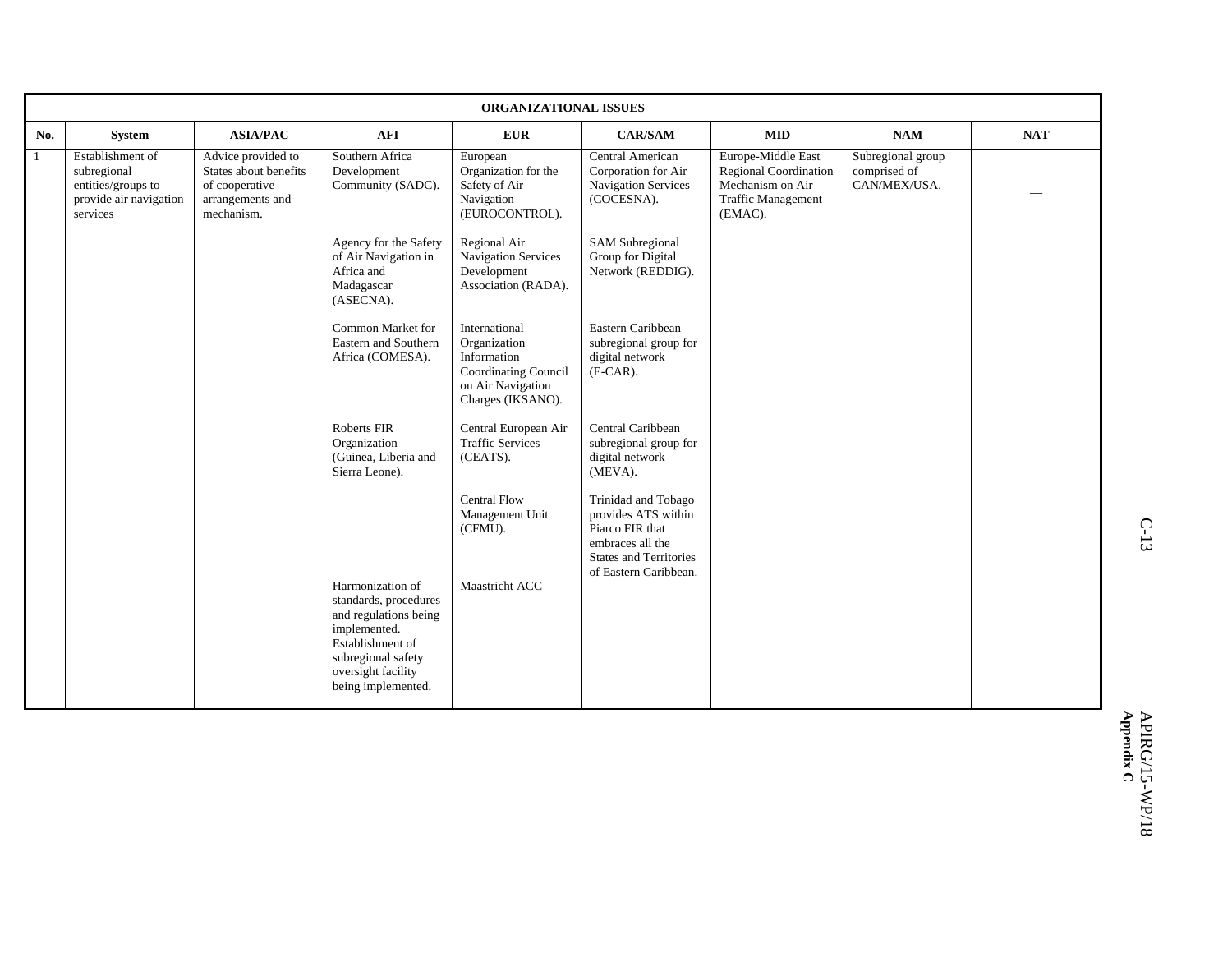| <b>ECONOMIC ISSUES</b> |                                                                              |                                                                                                                                                                                                                                 |                                                                                                                                                                                                             |                                                                                                                                                                                                                                                                                                                                                       |                                                                                                                                                                                                                                                                                                                                                                                                                                                                                                                                                                             |                                                                                                                                                                                                                                   |                                                                                                                           |                                                                                                                                                                                                                                                                                                                                        |  |  |
|------------------------|------------------------------------------------------------------------------|---------------------------------------------------------------------------------------------------------------------------------------------------------------------------------------------------------------------------------|-------------------------------------------------------------------------------------------------------------------------------------------------------------------------------------------------------------|-------------------------------------------------------------------------------------------------------------------------------------------------------------------------------------------------------------------------------------------------------------------------------------------------------------------------------------------------------|-----------------------------------------------------------------------------------------------------------------------------------------------------------------------------------------------------------------------------------------------------------------------------------------------------------------------------------------------------------------------------------------------------------------------------------------------------------------------------------------------------------------------------------------------------------------------------|-----------------------------------------------------------------------------------------------------------------------------------------------------------------------------------------------------------------------------------|---------------------------------------------------------------------------------------------------------------------------|----------------------------------------------------------------------------------------------------------------------------------------------------------------------------------------------------------------------------------------------------------------------------------------------------------------------------------------|--|--|
| No.                    | System                                                                       | <b>ASIA/PAC</b>                                                                                                                                                                                                                 | <b>AFI</b>                                                                                                                                                                                                  | <b>EUR</b>                                                                                                                                                                                                                                                                                                                                            | <b>CAR/SAM</b>                                                                                                                                                                                                                                                                                                                                                                                                                                                                                                                                                              | <b>MID</b>                                                                                                                                                                                                                        | <b>NAM</b>                                                                                                                | <b>NAT</b>                                                                                                                                                                                                                                                                                                                             |  |  |
|                        | Cost-benefit study,<br>business case analysis<br>and cost-recovery<br>system | Advice was provided<br>to national<br>meteorological<br>service providers<br>about application of<br>ICAO's guidance and<br>policies on cost<br>recovery.<br>Development of<br>revenue-sharing<br>model for Nadi FIR<br>(2003). | Business case and<br>cost-benefit analysis<br>carried out for SADC<br>States for UACC<br>project.<br>Similar exercise<br>under consideration<br>for areas of routing<br>AR4 (Europe to<br>southern Africa). | Business case and<br>cost-benefit analysis<br>being carried out by<br>EUROCONTROL.<br>No ICAO Secretariat<br>involvement.<br>Advice provided at<br>two different<br>occasions<br>(workshops) on cost<br>recovery of MET<br>(Nov. 2003) and air<br>navigation services<br>(June-July 2004) for<br>States in Central and<br>Eastern parts of<br>Europe. | ICAO-assisted in<br>economic aspects of<br>the study of the<br>transitional plan<br>(Project RLA/98/003)<br>to CNS/ATM systems<br>through development<br>and integration of<br>financial module.<br><b>ICAO</b> also<br>participated in<br>organization of a two<br>seminars on the<br>economics and<br>institutional aspects of<br>CNS/ATM systems in<br>Honduras (Oct. 2002)<br>and Brazil<br>(May 2004).<br><b>GREPECAS Task</b><br>Force on Institutional<br>Aspects for<br>CNS/ATM<br>implementation<br>reactivated; held its<br>first meeting in Brazil,<br>May 2004. | <b>Business case</b><br>illustrative application<br>developed for the<br>Region.<br>SIP workshop on the<br>development of<br>business case for the<br>implementation of<br>CNS/ATM systems<br>was held in Cairo in<br>Sept. 2004. | Business case and<br>cost-benefit analysis<br>being carried out by<br>CAN/MEX/USA.<br>No ICAO Secretariat<br>involvement. | Feasibility of creating<br>common cost-<br>recovery system for<br>provision of AN<br>services in northern<br>part of Region was<br>considered. No<br>changes to current<br>system envisaged.<br>Cost-effectiveness of<br>implementing new<br>systems studied as<br>ongoing exercise<br>through NAT<br>cost-effectiveness<br>programme. |  |  |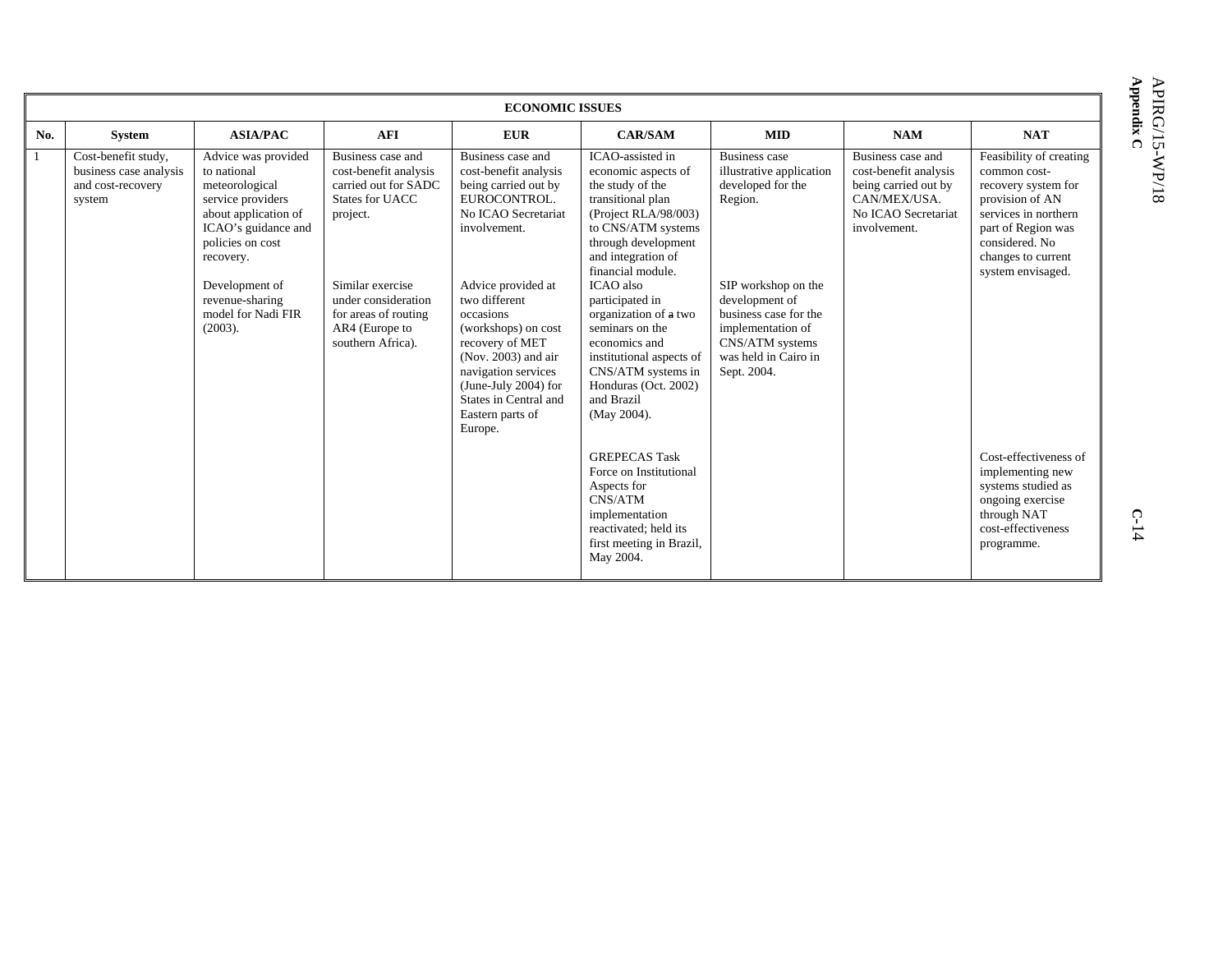|     | <b>TRAFFIC FORECASTS</b>                    |                                                                                                                                                                                             |                                                                                                    |                                                                                               |                                                                                                                                                            |                                                                                                                                                                                                                                                                           |                                     |                                                                                                                                                                                        |  |  |
|-----|---------------------------------------------|---------------------------------------------------------------------------------------------------------------------------------------------------------------------------------------------|----------------------------------------------------------------------------------------------------|-----------------------------------------------------------------------------------------------|------------------------------------------------------------------------------------------------------------------------------------------------------------|---------------------------------------------------------------------------------------------------------------------------------------------------------------------------------------------------------------------------------------------------------------------------|-------------------------------------|----------------------------------------------------------------------------------------------------------------------------------------------------------------------------------------|--|--|
| No. | System                                      | <b>ASIA/PAC</b>                                                                                                                                                                             | <b>AFI</b>                                                                                         | <b>EUR</b>                                                                                    | <b>CAR/SAM</b>                                                                                                                                             | <b>MID</b>                                                                                                                                                                                                                                                                | <b>NAM</b>                          | <b>NAT</b>                                                                                                                                                                             |  |  |
|     | <b>Traffic Forecasting</b><br>Groups (TFGs) | TFG is in existence<br>since 1991.                                                                                                                                                          | TFG formed in 1998.                                                                                | Data developed by<br><b>EUROCONTROL</b><br>being used.                                        | TFG established in<br>1996.                                                                                                                                | TFG created in 1998.<br>The Middle East<br>Regional Traffic<br>Forecasting Group<br>(MER TFG) integrated<br>into MIDANPIRG as<br>Sub-Group (TF SG).                                                                                                                       | No ICAO Secretariat<br>involvement. | <b>NAT</b> Forecasting<br>Group established<br>1965.                                                                                                                                   |  |  |
|     |                                             | 12th meeting of TFG,<br>Bangkok<br>23-30 July 2004.<br>Next meeting:<br>tentatively in 2006.                                                                                                | 3rd meeting of TFG,<br>Dakar<br>24-26 March 2003.<br>Next meeting:<br>tentatively in 2005.         |                                                                                               | Next meeting:<br>tentatively in 2005.                                                                                                                      | First meeting of the TF<br>SG was held in Cairo<br>on 11-13 Sept. 2004.                                                                                                                                                                                                   |                                     |                                                                                                                                                                                        |  |  |
| 2   | <b>Traffic forecasts</b>                    | Passenger and aircraft<br>movement forecasts<br>for transpacific and<br>intra-Asia/Pacific<br>developed up to 2020.<br>Passenger forecasts<br>for major city-pairs<br>developed up to 2007. | Passenger and aircraft<br>movement forecasts<br>developed for major<br>route groups up to<br>2018. | Forecasting done by<br><b>EUROCONTROL</b><br>and IATA.<br>No ICAO Secretariat<br>involvement. | Forecasts prepared for<br>6 major air routes<br>identified by the TFG<br>up to $2012$ and the 18<br>major traffic flows<br>included in the<br>CAR/SAM ANP. | Forecasts of major<br>traffic flows<br>to/from/within MID<br>Region as well as<br>aircraft movement<br>forecasts for city-pairs<br>within each major<br>traffic flow up to 2015<br>has been updated.<br>Conducted peak period<br>analysis for some<br>airports in Region. |                                     | Medium- and long-<br>term traffic<br>(passenger and<br>aircraft movements)<br>forecasts developed<br>biannually. Forecasts<br>up to 2010, 2015 and<br>2020 developed in<br>April 2004. |  |  |